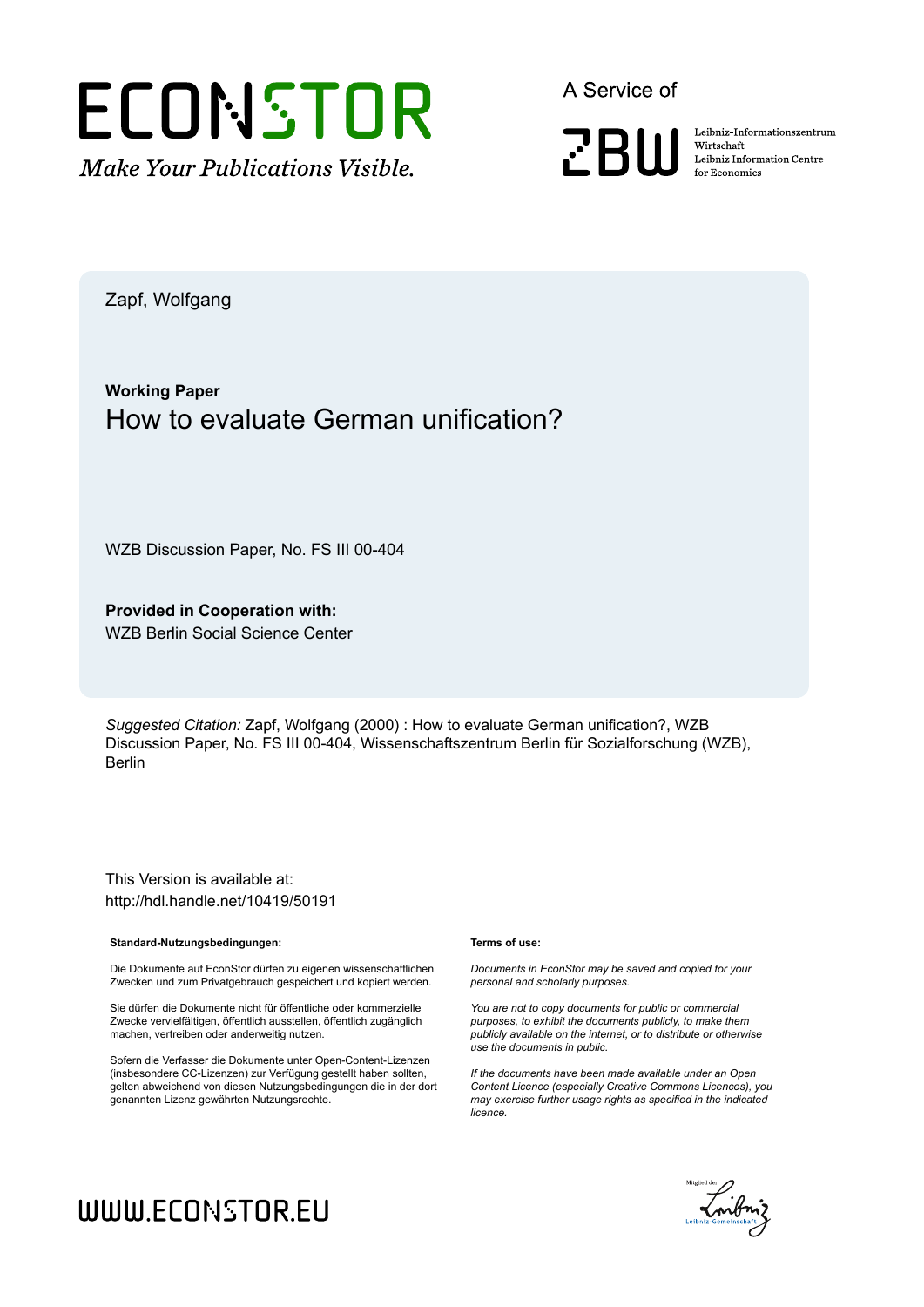Veröffentlichungen der Abteilung *Sozialstruktur und Sozialberichterstattung* des

Forschungsschwerpunktes *Sozialer Wandel, Institutionen und Vermittlungsprozesse* des Wissenschaftszentrums Berlin für Sozialforschung

ISSN 1615 - 7540

FS III 00 - 404

## How to evaluate German unification?

Wolfgang Zapf

September 2000

Abteilung "Sozialstruktur und Sozialberichterstattung" im Forschungsschwerpunkt III

Wissenschaftszentrum Berlin für Sozialforschung (WZB) • Reichpietschufer 50 • D - 10785 Berlin Telefon 030 - 25 491 - 0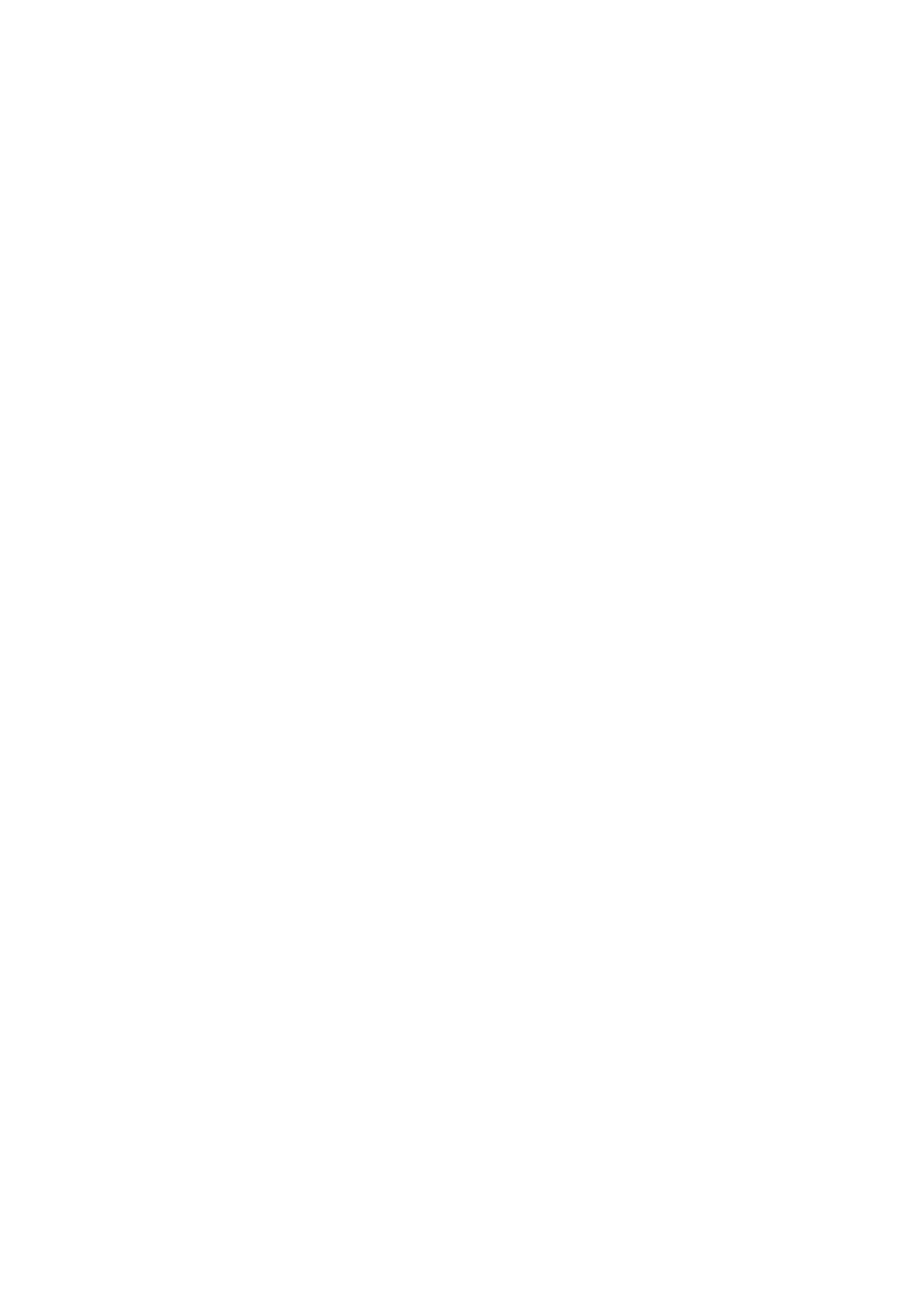## Summary

The title of this contribution is a question with a double meaning: On the one hand it refers to the method, on the other hand it refers to the results of German unification. After a preview of recent evaluations we discuss comparisons of the Federal Republic and the GDR from the 1960s, 1970s, 1980s. Five asymmetries between the two German states are delineated: Size and population, economic strength, migration, travel and mass-communication, massexit and mass protest. Next we resume our theses of a stabilizing transformation, East German counter arguments and the most recent research results on living-conditions, political culture, convergences and divergences.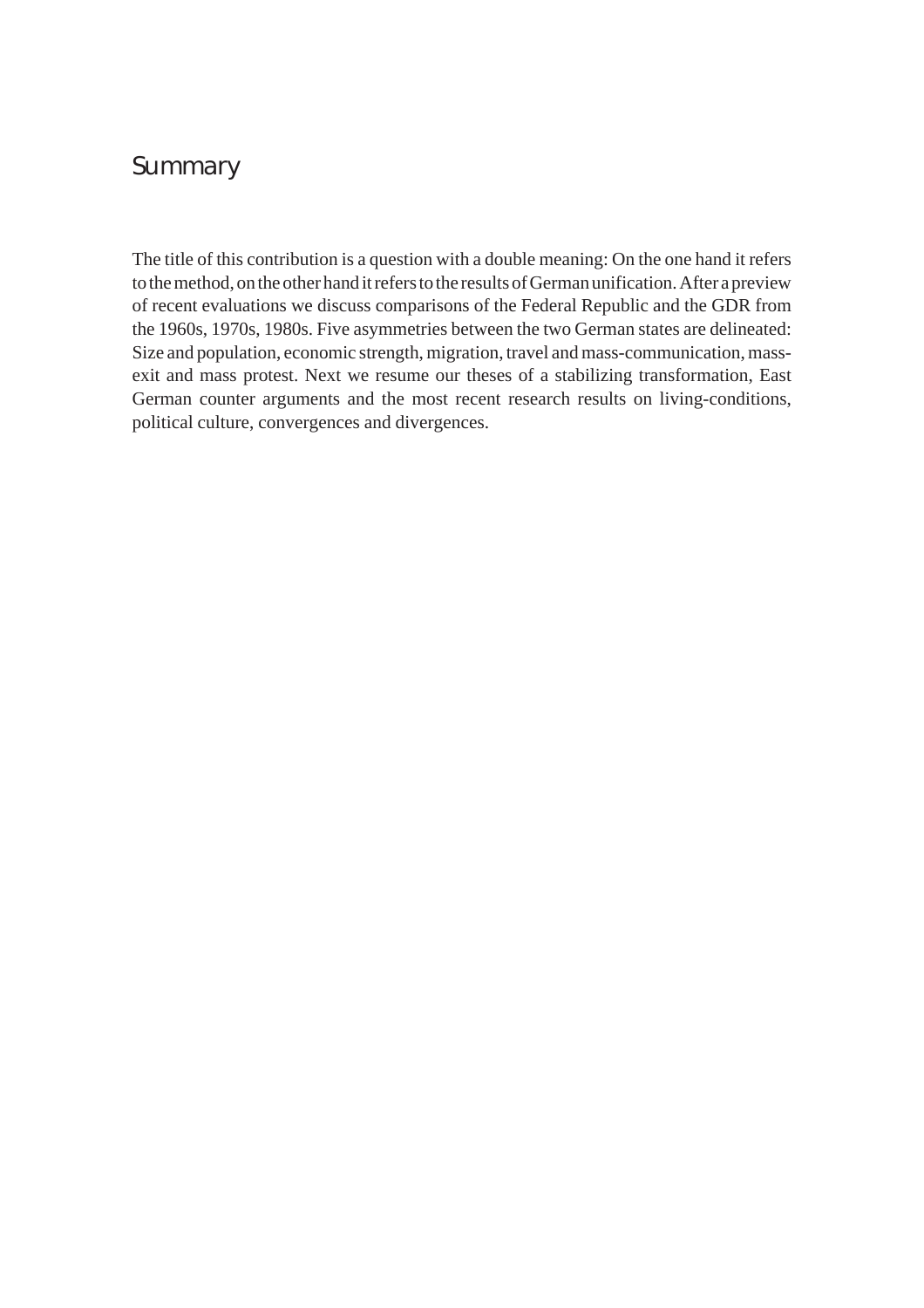# **Contents**

| $\mathbf{1}$   |                                                    |  |
|----------------|----------------------------------------------------|--|
| $\overline{2}$ | Comparisons of East and West Germany in the 1960s, |  |
| 3              | Asymmetries between the German Democratic Republic |  |
| 4              |                                                    |  |
| 5              |                                                    |  |
| 6              |                                                    |  |
| 7 <sup>1</sup> |                                                    |  |
| 8              |                                                    |  |
|                |                                                    |  |
|                |                                                    |  |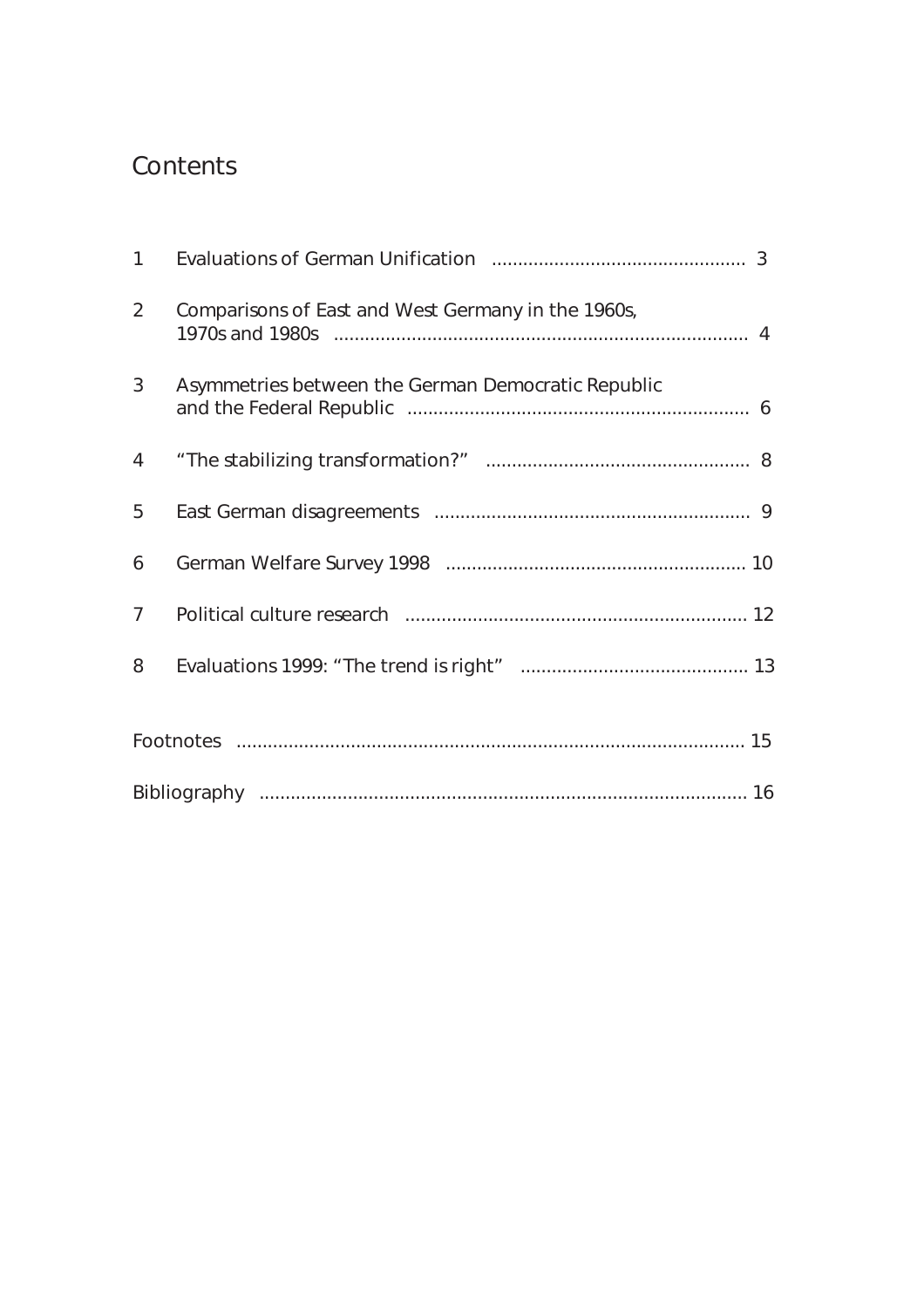#### 1 Evaluations of German Unification

The question of "How to evaluate German unification?" has a double meaning. On the one hand it refers to methods, on the other hand to results. At first sight the methodological question seems to be simple: it concerns the comparison of goals and results, gains and losses, assets and liabilities. But who defines the goals, which goals succeeded, and who evaluates the results in what context, that is as controversial as the basic theoretical positions in the social sciences engaged in the "unification discourse". The comparisons also differ in their time and space perspectives. One can evaluate the unification from today, from 1989, i.e. the breakdown of communism, but also in a longer historical perspective. One can concentrate on the comparison East Germany versus West Germany, or on a broader international comparison, either on the post-communist transformation societies or including other cases of transformation, too. I shall focus on the comparison East Germany - West Germany, but I shall start with two longer-term comparisons GDR - Federal Republic. International comparisons are referred to only in passing.

Meanwhile, there have been published several reviews of transformation research. Let me emphasize two studies on the German discussion: Thomas Bulmahn (1996, 1997) and Rolf Reißig (1998). Bulmahn identifies eight "theses" which lean toward systems theories and six "theses" which lean toward action theories. Let me order both sets on a scale from negative to positive. The theses are oriented at system theory: new East-West cleavage, failed transfer of institutions, need of an own East German course, need of a "double modernization", obstinate life-world. The second series of action theories: colonization and expropriation, missed reforms, voluntary simplification, unintended economic consequences of political action, uncontrollable process, but also a privileged special case. Most of these approaches result in a critical or negative evaluation of German unification. Bulmahn explains this by the ideological differences of the discussion and the restriction to the German case only. My own interpretation is that the basic achievements of German unification are underestimated: freedom, democracy, welfare development, and that losses and missed second-order goals (e.g. a new constitution, e.g. reforms of West German institutions and organizations) exaggerate the negative aspects of the evaluation.

From an East German perspective Reißig presents a different conclusion. He finds a majority of analyses preferring modernization theory which come to a positive evaluation and emphasize "transfer-, adaptation- and equalization processes". Against this he demands an evolutionary, open, actor-oriented position which should be better suited to explain divergences from the predicted course and unexpected resistance.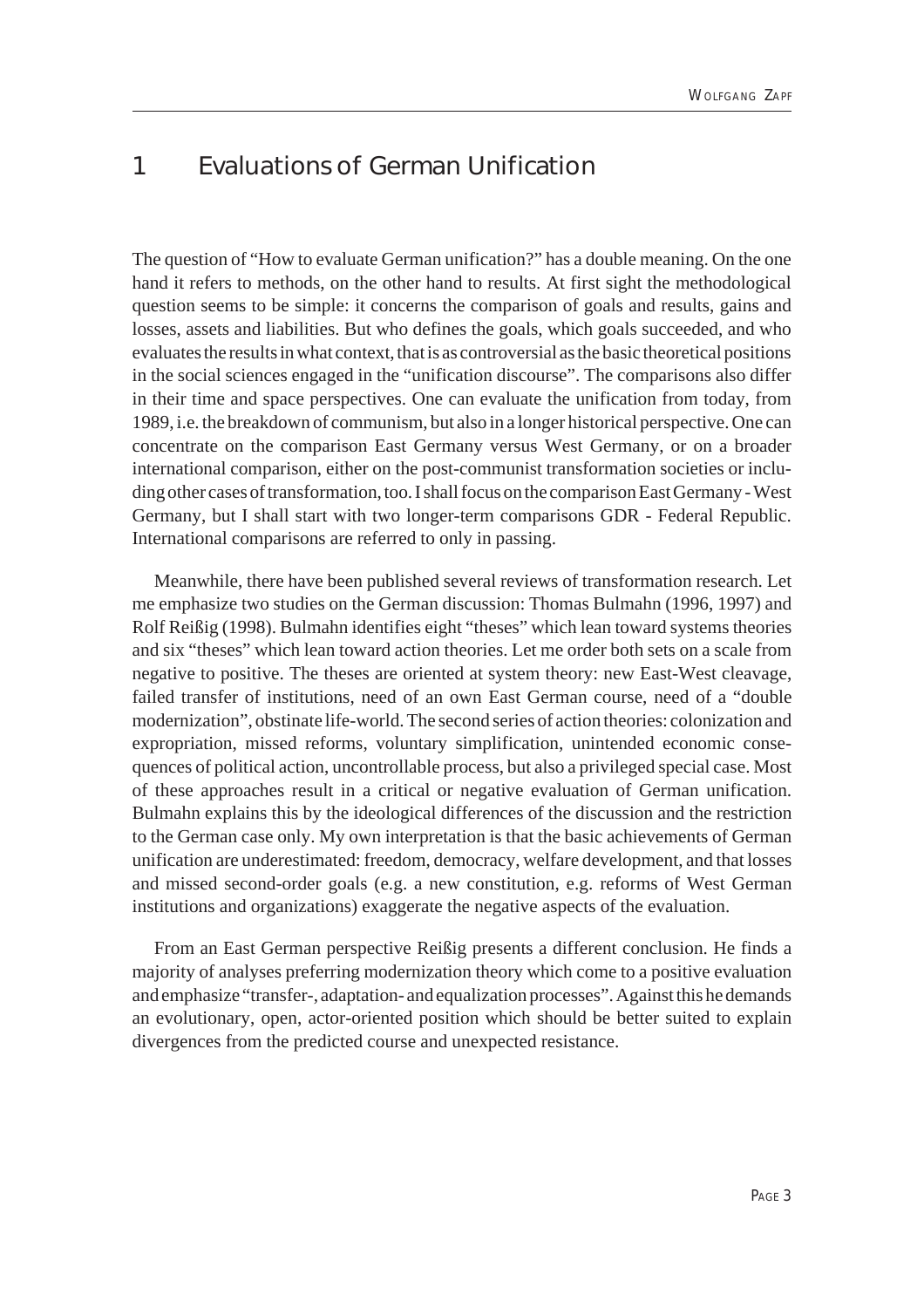Also controversial are evaluations from international comparisons. First, the "ready made state" thesis (Rose et al. 1995) declared the German transformation as a privileged special case. Meanwhile, we more often hear the opinion that a transformation path would have been better which first bought the load and later on the gains and which developed endogenous potentials instead of transfered institutions and personnel (Wiesenthal 1997, Diewald 1999). I don't believe that in the German case we ever have had such a choice.

#### 2 Comparisons of East and West Germany in the 1960s, 1970s and 1980s

During the Cold War only few comparisons in social science literature have existed between the Federal Republic and the GDR if one neglects the Communist propaganda between 1968 and 1974 produced by Western Marxists (e.g. Jung et al. 1971).

From the 1960s I want to remind of Ralf Dahrendorf's two final chapters in his book "Society and Democracy in Germany" (1965) where he presents a comparison between the two German states and where he is measuring both with his criteria of a liberal democracy.

Dahrendorf criticized the Federal Republic of the early 1960s because of her "authoritarianism of passivity". He however agreed with her general development. He gave the GDR several points for modernity but regarded the Communist system as non-sustainable. The GDR had continued the destruction of pre-modern authoritarian traditions in many areas of life, a politics of equality was enforced, and lots of public discussions were organized from above. In this respect, the GDR is a modern society, but a "modern form with totalitarian content". In the Federal Republic, on the contrary, some of the traditional structures were restored which the Nazi regime had oppressed. The big breakthrough, however, was the market rationality of an expansive economy. For the first time it brought for many people mobility and the dynamics of a modern society, even if concentrated on private wealth.

It is the charm of Dahrendorf's chapters that he, in 1965, not only addressed the problem of German unification but that he also predicted some of its preconditions. He was convinced that a reunification could come from "within", e.g. could not be enforced by the East Germans or West Germans. It can come about only by basic changes in the international system. But when it came, the totalitarian apparatus of the GDR would disappear. However, the established rationality of planning would not quickly pass away and would prove to be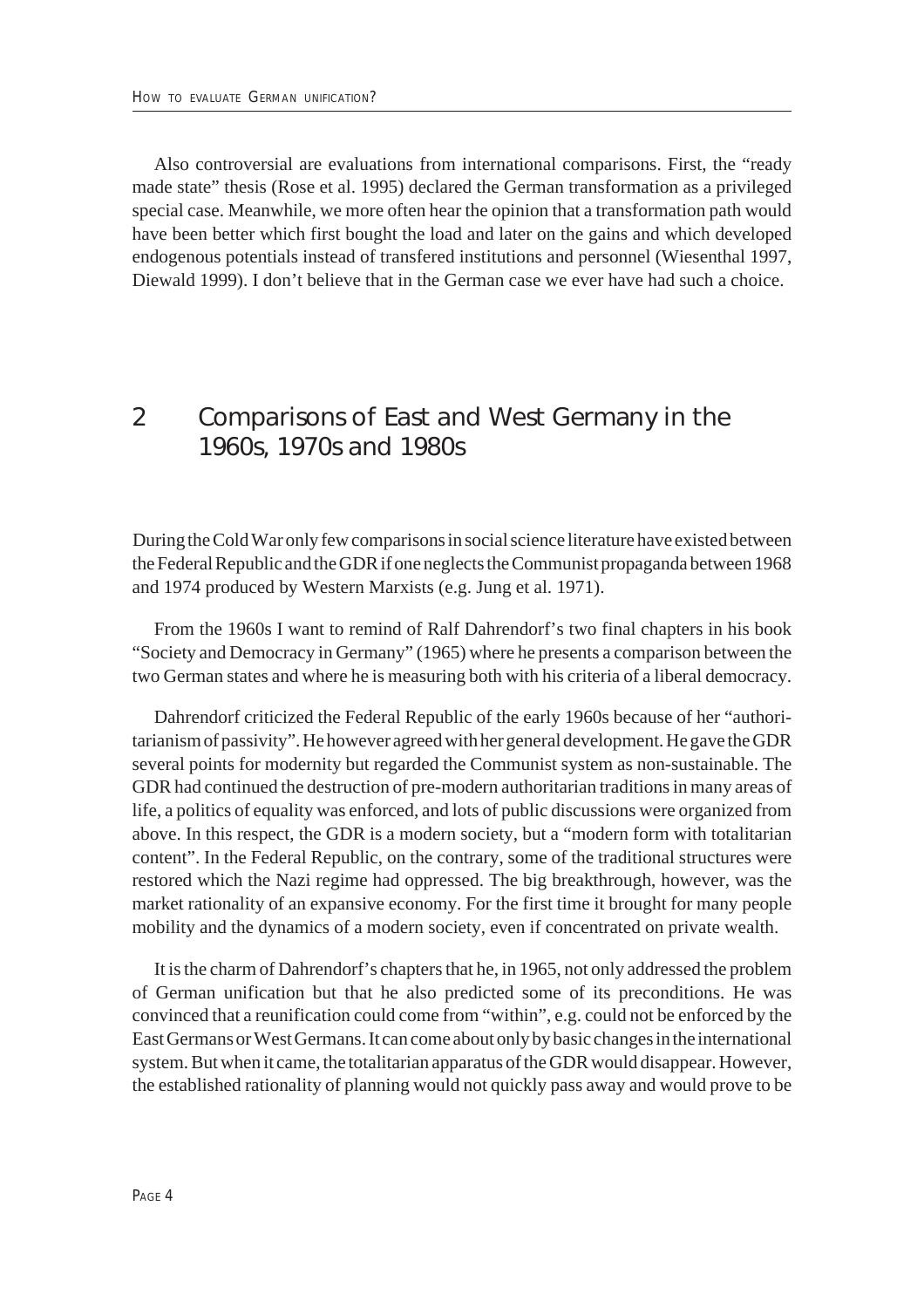different to the rationality of market and to the new privatism of the Federal Republic. The separation between West and East could be revoked but perhaps only in the long run, in a time span which equalled the time span of separation.

In my estimation this prediction is quite astonishing and refuses the assertions that sociologists had been unsuspecting concerning developments in East-West relations. It proved to be correct that the decisive forces towards unification came from changes of the international context. But East Germans, by mass exit, mass escape and mass protests, nevertheless have made an original contribution to the breakdown of the GDR regime. Extremely clairvoyant was the prediction that the approximation of the two German states would need a long time, perhaps as long as the separation, and that the accustomed rationality of planning will be resistant to Western market rationality for a longer period.

From the 1970s the "Materialien zum Bericht der Lage der Nation" (Data on the State of the Nation) of 1971, 1972 and 1974 were important politically as well as scientifically - as early German contributions to social reporting. The first three volumes, directed by Peter Ch. Ludz, were independent professional analyses although they supported the New Eastern Politics of the Social-Liberal Government. They draw on a meanwhile established concept in social reporting, namely on comparisons of areas of life, and are based on three principles: "Both German economic and societal systems are achievement-oriented; both economic systems are oriented at growth and modernization; both economic and societal systems are characterized by increasing importance of science, research, education and training" (1971: 34). The 1971 and 1972 reports try hard to be very neutral and not "to wipe away the deep political differences and political contradictions of the two German states" (1971: 35). They try to interpret "societal structures according to the relevant self-interpretations of the Federal Republic and the GDR." "All analyses follow... the principle of immanent interpretations" (1971: 37). But one finds two pages on which the principle of immanence is suspended, namely on a list of comparative indicators on the pages 227/228. In 1968, the population of the GDR in relation to the Federal Republic is 28 to 100, completed housing is 15 to 100, expenditures for the social security are 16 to 100. In per capita data we find a labor productivity of 68 %, a net income of 64 %, a net income of pensioners of 44 %. Private cars are available 8 to 100, telephones 13 to 100. That means that the economic and social distance between the two German states in principle was acknowledged already in 1971, at the height of the New Eastern Politics. The volume of 1974 then abandoned the political reluctance: "The analysis comparing the two German societies in the volume of 1974 has emphasized more clearly as the former volumes the contrasts in the basic principles of the constitutional and economic order and the differences in the priorities in social policy of the Federal Republic of Germany and the GDR" (p. XXX).

Only after a long intermission, Data on the State of the Nation were again published in 1987. They demonstrate that the East-West relation in Germany had not basically changed: "Ever more clearly the different economic systems prove to be decisive for the development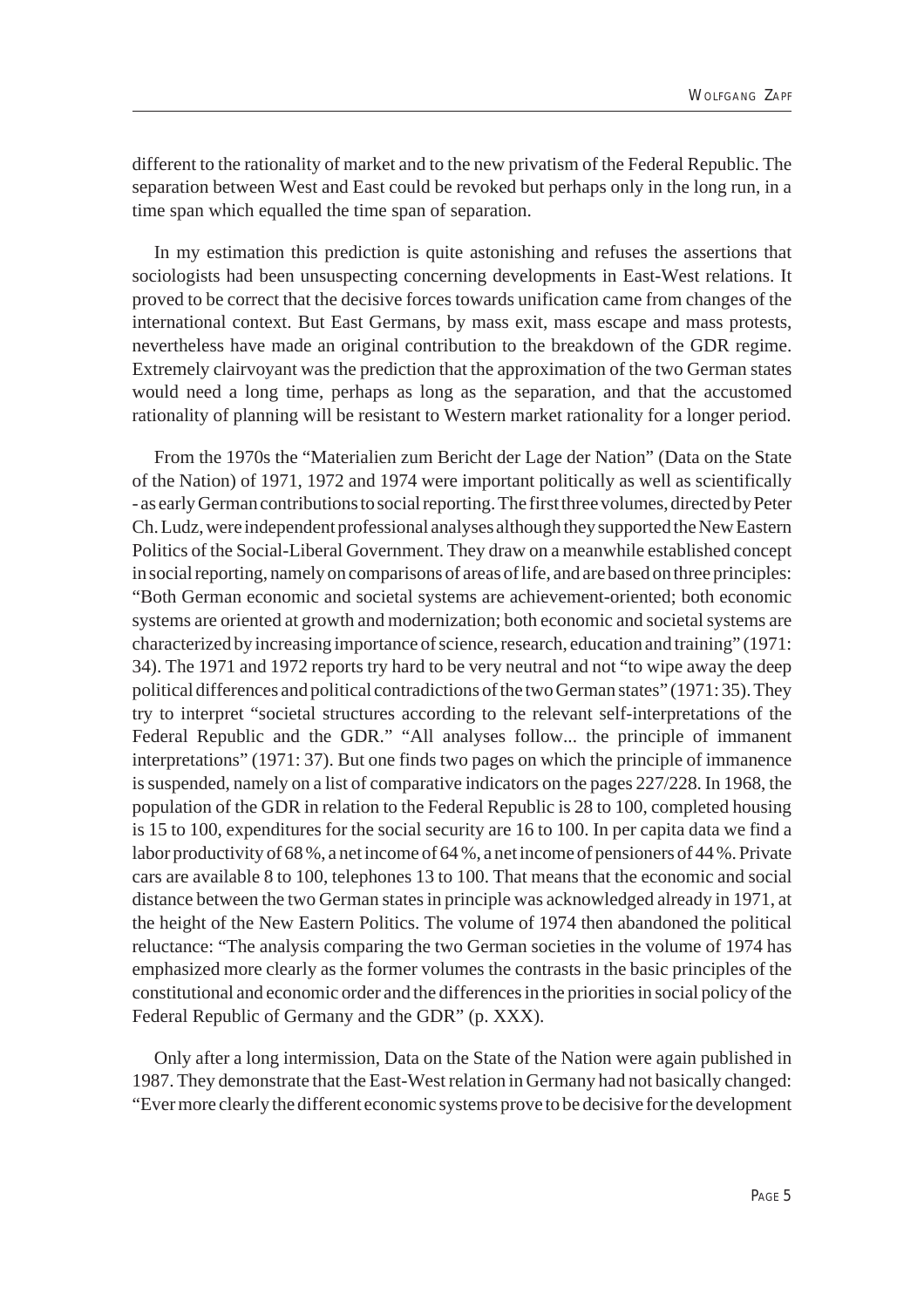of the economic and social standards and the gaps of achievement between the Federal Republic and the GDR. It is not the lower personal achievement of our compatriots in the GDR which makes for this gap. But on the other hand the achievement of the social market economy of the Federal Republic cannot be taken as an isolated phenomenon. It has to be said instead that the degree of freedom in all areas of politics and society is a reason also for economic achievement" (1987: p. XXII). "The backwardness in productivity in the GDR for 1971 now can be estimated as 50 of 100; since then it has not decreased. The real backwardness in income at present is also 50 of 100" (p. 243).<sup>1</sup>

From the GDR I do not know empirical East-West comparisons. On the contrary, in the inevitable entries "Federal Republic" in East German encyclopaedias the comparisons were in funny ways hidden. Example: "The BRD was (1973) in the production of private cars on third place, of trucks on sixth place within the capitalist world; around 47 % have been exported. Therefore, this branch is very much crises-proned (Meyer Neues Lexikon, 2. Auflage, Leipzig 1977, S. 173). Overall, this kind of literature is a mixture of ideological condemnation and selective information. At first, the condemnation was triumphalistic, 1988 eventually obstinately apologetic.

In my memory of regular trips to the GDR the information of GDR citizens about the Federal Republic was highly dissonant: on the one hand the official propaganda and the GDR media, on the other hand the Western media, the numerous visits to West Germany by pensioners and many visits from West German relatives. The citizens of the GDR were split according to their information about the West, and it is very improbable that this had no consequences for the unification process.

### 3 Asymmetries between the German Democratic Republic and the Federal Republic

There are at least five important asymmetries (i.e. serious long-term inequalities) between the Federal Republic and the GDR; they have seriously influenced the process of unification and, thereby, also the process of transformation and the recent evaluations.

The first asymmetry is that the population of the old Federal Republic was four times larger than the population of the GDR, i.e. the proportion of the East German population is only 20 %. There is a famous chapter by Peter Blau, "Size and Number", which emphasizes such elementary facts for social structural analyses: "All minority groups, singly or in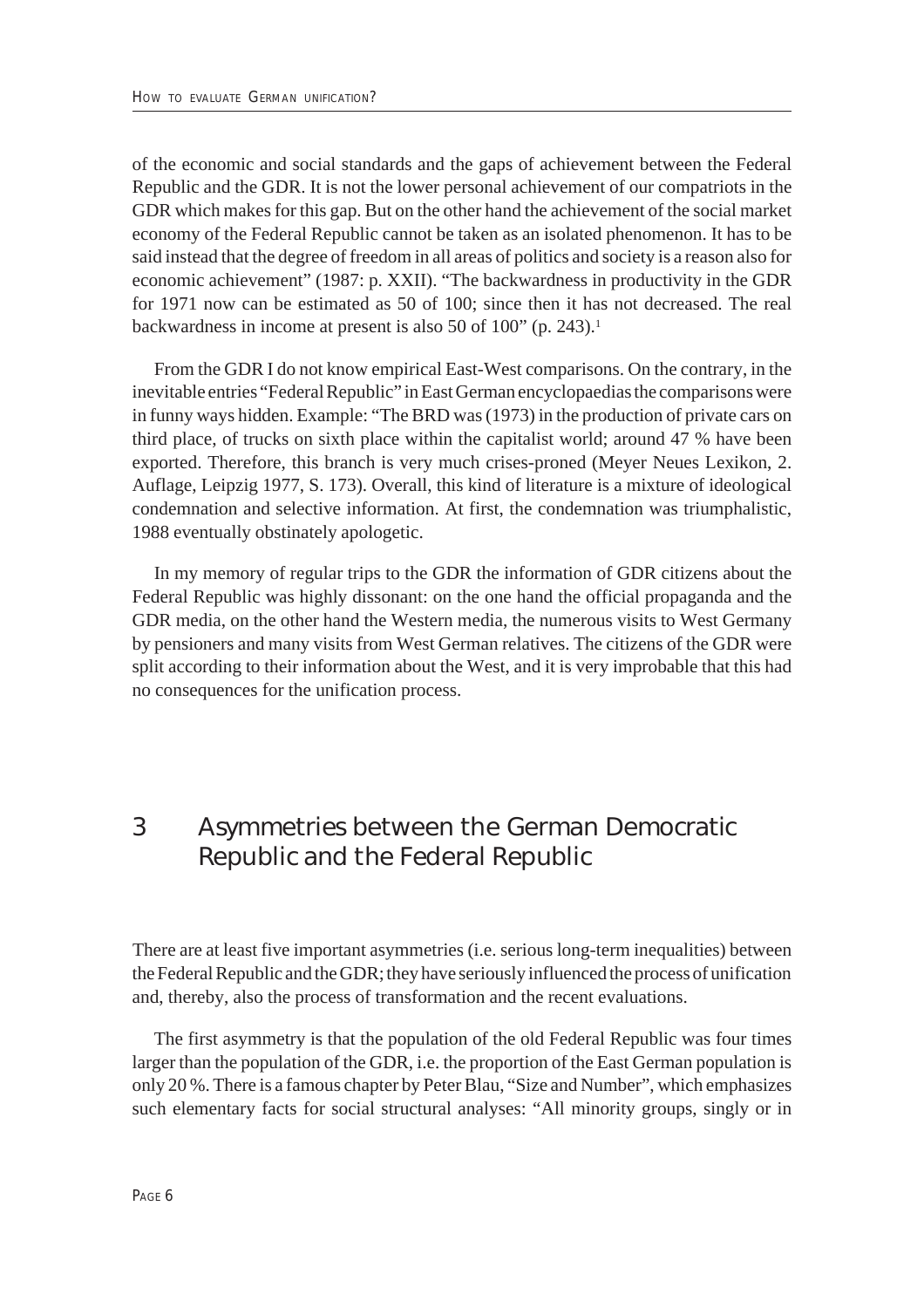combination, are more involved in intergroup relations with the group constituting a majority than the majority group is with them" (Blau 1977: p. 22). That is a basic social structural reason for the negligence perceived today by East Germans. During the Cold War and still during the Two-plus-four negotiations in 1990 these orders of magnitude did not play an important role, and the two German states seemed to be equal and occasionally also acted like equals.

The second asymmetry is that the economic potential of the Federal Republic was ten times bigger and per capita twice as big as that of the GDR. These facts were known at least since the 1971 report but the authors of the reports entangled themselves in contradictions. So we read in the 1974 volume: "The Federal Republic and the GDR belong to the circle of the ten most developed industrial countries of the world. They have top positions in their respective economic blocks" (p. 75). Seen from today this proposition is only right in its second part and it explains the influence which the GDR had in the Communist world.

The third asymmetry is that East-West migration since 1945 was by far higher than West-East migration. Until the building of the wall in 1961 the exit of mostly well-educated GDR citizens was overall three millions approximately. What we did not recognize similarly clearly was that even during the period of the wall, from 1961-89, another 400 thousand GDR citizens left the country. This emigration in 1990 was given even as a reason for reparation claims because it was regarded as "brain drain". It is, however, unknown what part of the restitution claims for land and buildings is raised just from this segment of the population.

The fourth asymmetry can also be delineated from the "Blau theorem". The attention of East Germans for West Germany was much higher than the reverse. Five million trips to West Germany in 1987 nearly equal one third of the GDR population; in comparison the percentage of West Germans which travelled to the GDR was only 10 % approximately. 32 % of West Germans but 84 % of East Germans report that they have relatives or friends in the other part of Germany (Noelle-Neumann/Köcher: 411). In 1992 only 38 % of West Germans but 71 % of East Germans have been longer than one week in the other part of the country. Quite evident also is the asymmetry in mass media consumption. West Germans nearly never did use television or radio of the GDR, whereas since the 1970s West German television was part of the GDR lifestyle.

The decisive asymmetry, finally, was the mass exit and the mass protest in fall of 1989. Albert Hirschman (1992) with great theoretical sensitivity has conceded that his theorem of exit and voice during this stage has been revised by real life itself. Namely, it has been proven that there is not only one alternative of protest: exit or voice, but also the multiplication of both processes which produce an enormous pressure for change. In my opinion this was the most important reason for the breakdown of the GDR.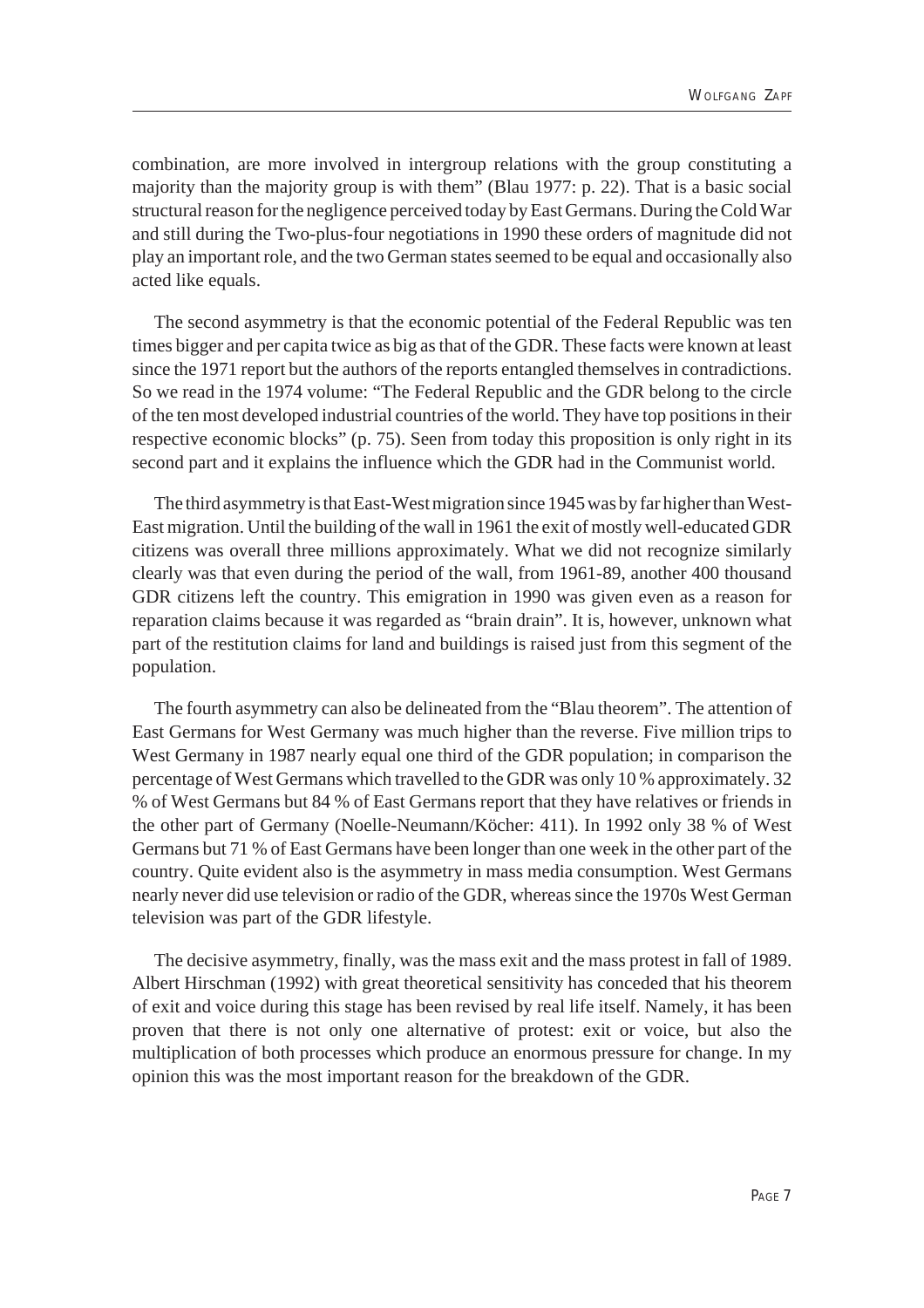#### 4 "The stabilizing transformation?"

Our own evaluation<sup>2</sup> of the unification five years after the breakdown of the Communist system was the proposition of "the stabilizing transformation" (Zapf/Habich 1995). Compared to the long-prepared changes in Poland, Hungary or Czechoslovakia, the economic breakdown in East Germany was quite a shock. From 1990 until 1992 roughly one third of all jobs got lost (three million out of nine million), large parts of industry and former trade connections broke down. At the same time East Germans in their private lives reacted with a dramatic decline of marriages and births. It was a decline by more than 50 % which historically is without precedent. These experienced changes have been so drastic that it is an explanation problem of its own why there had been no more unrest and protests than the 20-25 % votes for the Post-Communist Party (PDS). The question is how a society can manage such huge changes in such a short time?

Regarding social structure, the GDR was credited, compared to the Federal Republic, with more equality for women and perhaps better basic education. As necessary adaptations after unification had been predicted "the removal of income levelling which impeded achievement, decentralization of political power, depolitization of status and qualification ascription, restauration of vertical mobility, more jobs in the service sector and reduction of overstaffing, reconstruction of a potent middle class and the end of the pressure of emigration" (Geißler 1992: 21). From the point of view of 1995, we could see that the rapid migration had stopped and stabilized on a lower level, that the shock-like reduction of jobs had ended and the employment structure had approximated West German patterns, but that all other processes developed more slowly than expected. The unforeseen demographic breakdowns had stopped, however, and there was even a slight turn in trend.

In 1995 we explained the coping with these big shocks in East Germany by several factors. Beside the breakdowns there were rapid processes to overcome the poverty economy: clear improvements in incomes for employees as well as for pensioners; big waves of catch-up consumption; clear improvements in infrastructure; clear improvements in social security, especially clearly increased pensions. The demographic breakdowns were only in part symptoms of crisis; they also were the expression of a freer life-course. The decline of jobs couldn't be stopped by economic policy, but it could be levelled by social policy measures (public work, further education, early retirement). At the level of private households we had adjustment processes in the way that the formerly large proportion of households with two full-time employees had decreased, but in 1995 it was still clearly higher than in West Germany. Households with two unemployed adults were the very exception. With our indicators of objective living conditions and subjective well-being we could demonstrate, overall, a clear improvement although the gap in comparison with West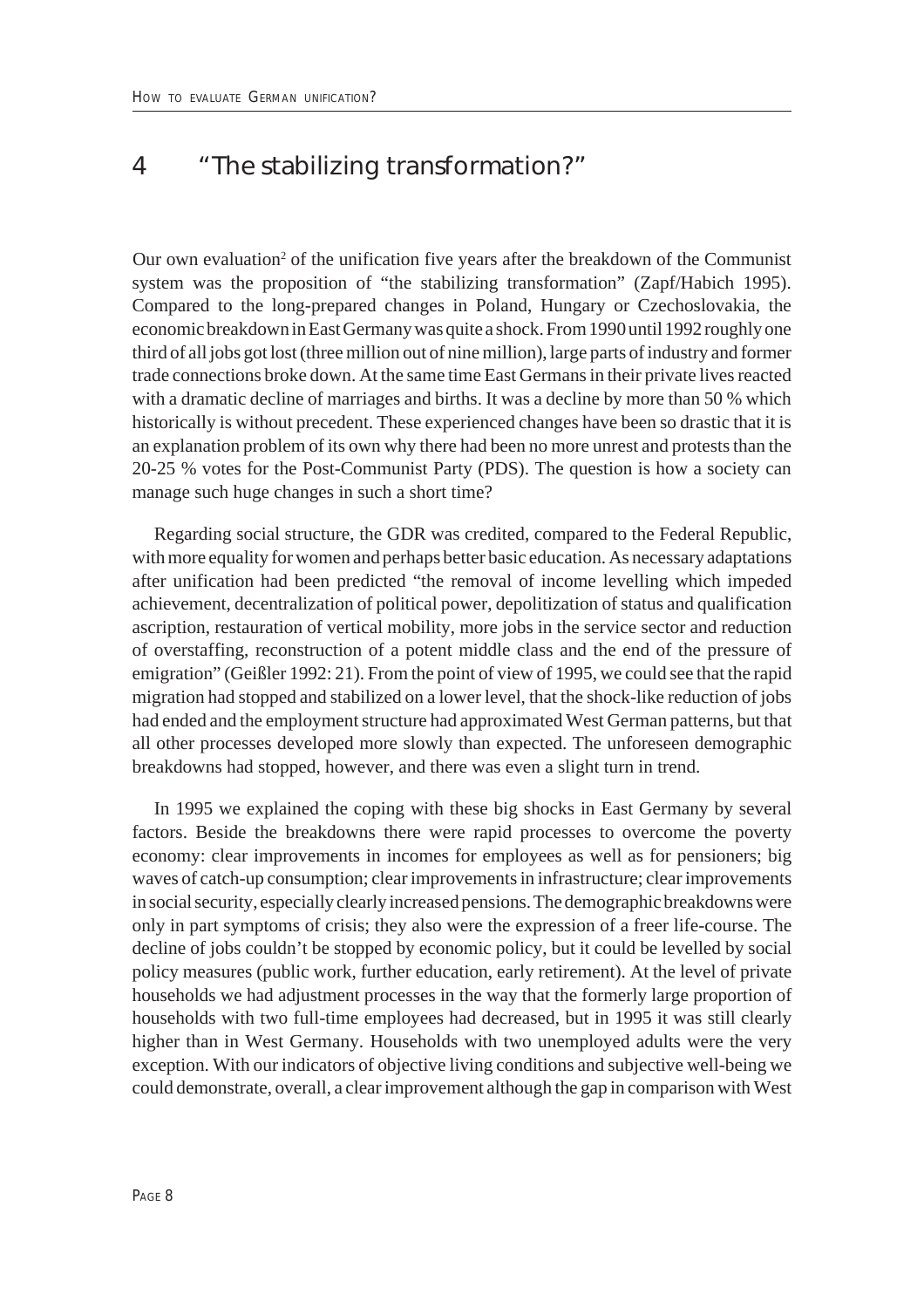Germany could still be observed. A list of critical life-events can demonstrate how much higher the speed of change was in East Germany than in West Germany, but also that East Germans in interviews reported more positive than negative life-events.

#### 5 East German disagreements

Our thesis of the stabilizing transformation was met with disagreement especially by East German social scientists. Overall, the contributions of East German observers more and more claim that the problems of unification no longer stem from the conditions of the GDR but from the mode of unification itself.

Michael Thomas (1998) explicitly argues against the proposition that the transformation is basically completed: "The East German case of transformation today is rather at its beginning than at its end" (p. 115). The West German belief that the East German transformation should be especially favourable because of joining the Federal Republic and the high transfer payments is called unsuccessful because the seemingly ideal mode of transformation resulted in "an increasing social and cultural cleavage between East and West Germany" (p. 106). But also: "Beyond the German case, new openings and revitalization are developmental chances. They could be part of practical policies which would no longer follow the ideology of an ideal case but settle with realities" (ibid).

Michael Brie (1999: 229-232) concedes that the unification is more or less completed but he claims that the formation of an "East German split-society" would be structurally prevailing. Politics of a "self-sustained development of East German länder" and of cooperation of the imported elites with actors from the GDR in order to develop an "original East German elite" is becoming more important. The federal structure of the Federal Republic is a productive precondition for this and the actual three-party system in East Germany with a strong PDS (Party of Democratic Socialism) "is securing the new länder somewhat of a veto position..." (p. 231).

Even more outspoken - and over time more polemic - this position is represented by the Sozialreports, produced by the Sozialwissenschaftliches Forschungszentrum Berlin-Brandenburg. The Sozialreports were created within the Institute of Sociology and Social Policy of the Academy of Sciences of the GDR (not the least after our own model) and they are perhaps the most important East German contribution to social reporting. After prototypes in 1988 and 1989, which could not be published, immediately in spring of 1990 the first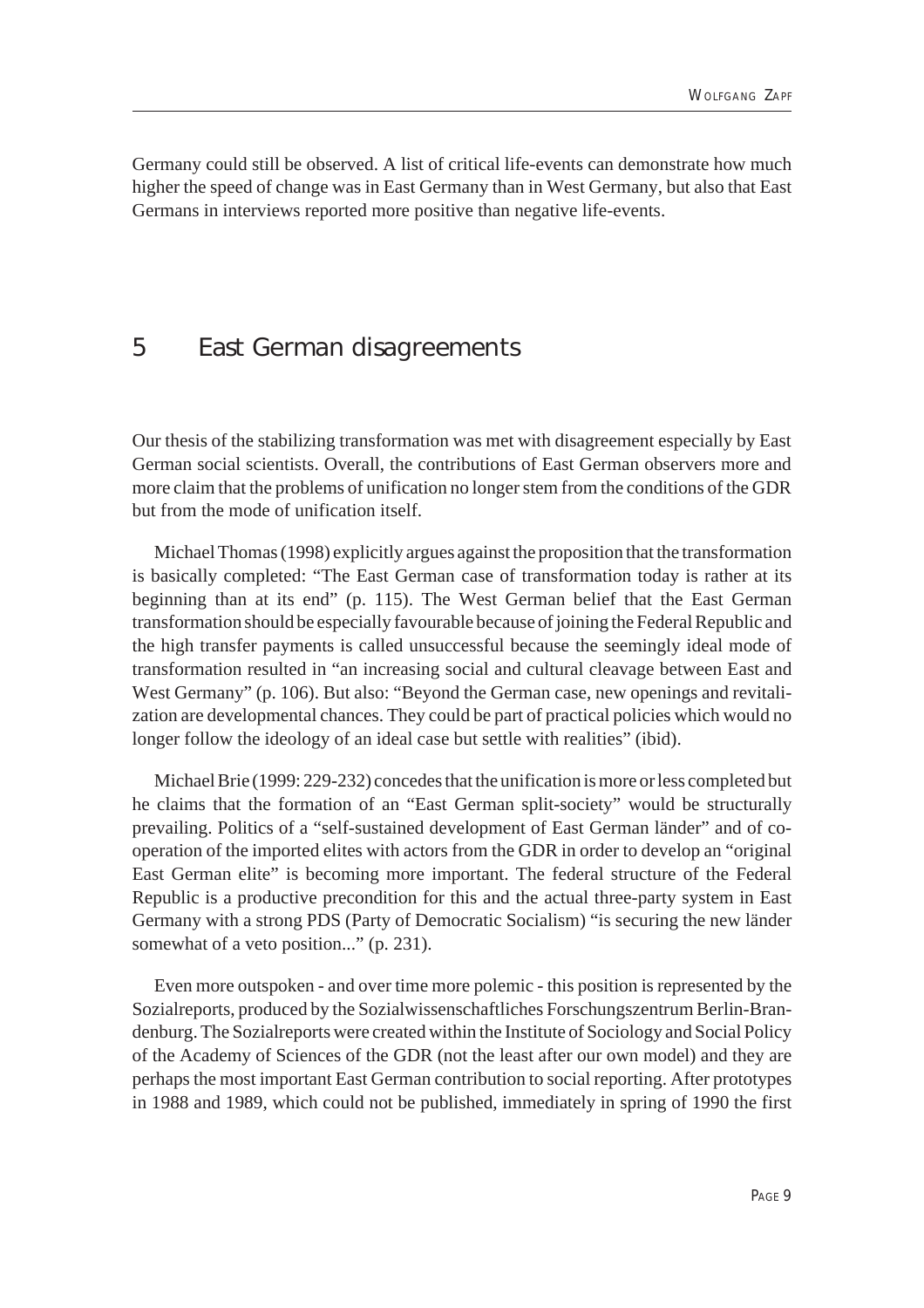Social report was published, the next ones in 1992, 1995, 1997 and 1999. Correspondingly to international standards they are structured according to areas of life and are full of competent information. Their political program can be found in the introductory chapters. In 1997, the concept of "Eastern identity" was introduced. It is said that Eastern identity is developing which can only be fully evaluated by people originating from East Germany. "Acceptance of Eastern identity in its productive meaning, in its critical adaptation of Western life conditions, is a necessary precondition for progressive reforms in the Federal Republic. Among the disastreous developments since 1990 there is the disregard in West Germany of the differentiated, and at the same time, complex interpretation of life in East Germany in past and present" (p. 58). The most recent edition of 1999 argues that the increasing Eastern identity is necessary as an opposition and has its cause in rising problems of integration between East Germany and West Germany. They can be found in four areas: structural integration, cultural integration, social and political integration, and identification. In all four areas not only deficits but obvious repression or exploitation by West Germans are observed. For example: "East Germany was integrated into the market economy but excluded from employment and property". "In Europe, East Germans meanwhile are that section of the population which possesses the smallest part of the land on which it is living" (p. 21).

Although I estimate the Sozialreports as a source of information and early warning, I regard the theory of "ethnization" of East Germans and their identity as unacceptable. According to our data the differences within the East German population are more important than its common identity.

#### 6 German Welfare Survey 1998

Our own analyses and evaluations are orientated at the concepts of modernization, level of living, and welfare development.<sup>3</sup> Welfare development we measure by indicators of objective living conditions and subjective well-being. In addition, we describe a dimension "quality of society" (livability) which has objective as well as subjective components. On the objective side, these are e.g. labour market conditions and public security, on the subjective side people's values and their trust, i.e. their evaluations of the institutions of democracy and market economy. We agree with the "Tiryakian criterion" (Tiryakian 1993: 12): "Processes of modernization involve short-term costs and sacrifices, whether material or manpower costs or both. Some of these will involve hardships on segments of the population and not all will benefit equally, but a general criterion for judging the success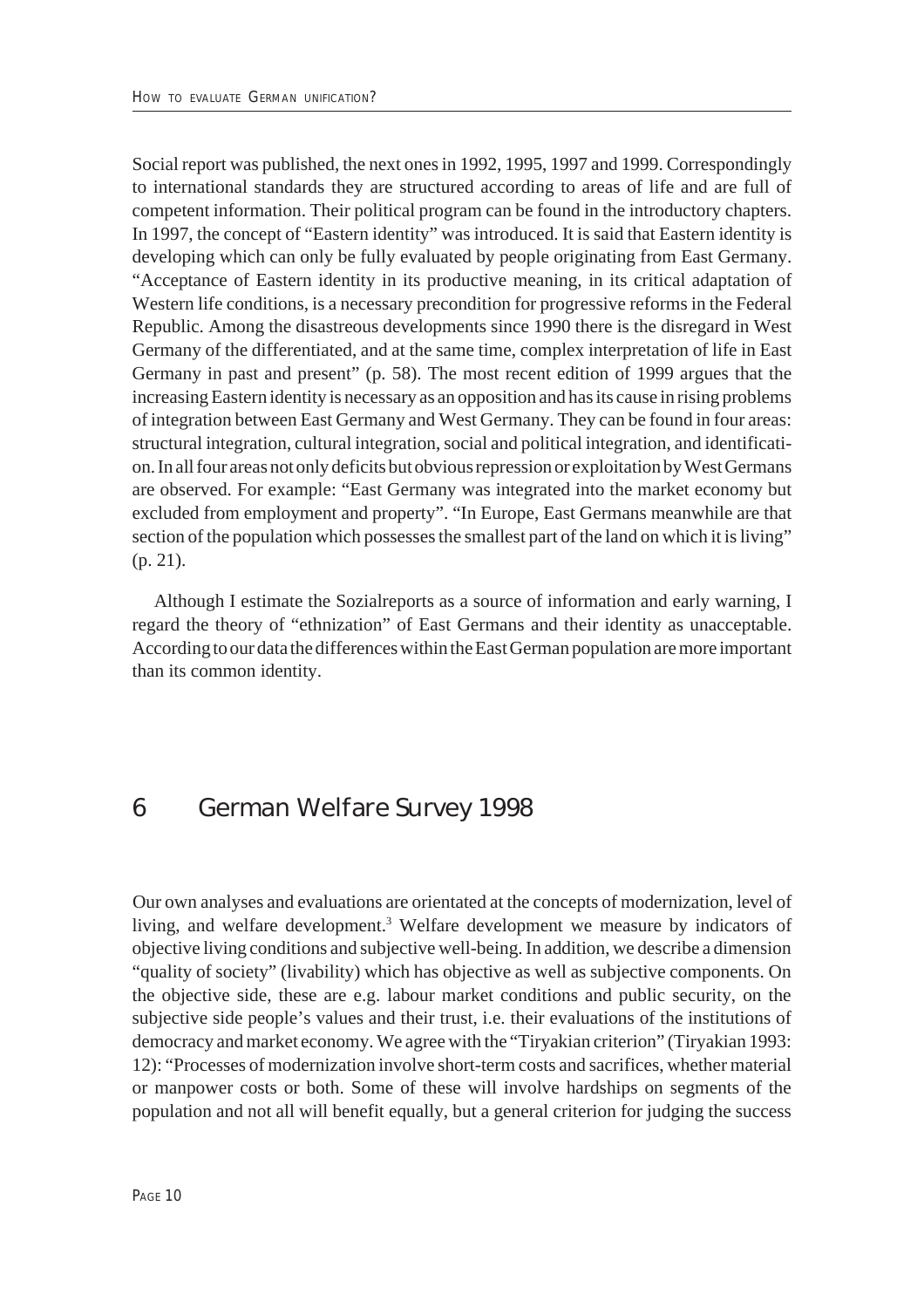of modernization is that a greater number of actors have better life chances, better opportunities to cope with environmental demands during or in the aftermath of a process of modernization than prior to its inception."

In what follows, I summarize some results of our most recent Welfare Survey 1998 (cf. Habich/Noll/Zapf 1999) which are reported in detail in Datenreport 1999.<sup>4</sup> Overall, the welfare balance of East German citizens is positive. In answering the question: "Since 1990 did your life conditions have rather improved, rather deteriorated, or is there no big difference?", in 1993 48 % of the East Germans reported that their living conditions had improved, in 1998 it was 59 % and had significantly increased. The part of the population which perceives a deterioration has decreased from 23 to 16 %, and one out of four doesn't see any difference. The majority of the West Germans is regarding its living conditions in 1993 like in 1998 as stable. But the remarkably high proportion of 31 % which in 1993 reported a deterioration has decreased to 21 % in 1998, and the proportion of those reporting an improvement has risen from 10 to 20 %. West German respondents, recently, are evaluating their living conditions more friendly than 1993. We can combine the information about how satisfied respondents in East and West are with different aspects of their living conditions and their life overall into a portrait of subjective well-being in Germany. Differences in satisfaction between East and West Germans are visible in several areas of life still 1998, but they have decreased. This means that the trend has continued which was already observed in the early 1990s. On a scale from 0 (completely dissatisfied) to 10 (completely satisfied) East Germans classify themselves on average in a set of 17 areas in 1998 only 0,4 points lower than the West Germans. In 1993 this difference was still 0,8 points. Average differences in satisfaction have been cut in half in the last five years.

Welfare development in West Germany is considerably different. In 1998, in most areas of life we observe a stagnation or decrease in satisfaction compared to 1993. This trend had been observed already in 1993 and it continues. The equalization of levels of satisfaction between East and West Germany, therefore, is brought about not only by positive developments in East Germany but also by the continued, even if slight, decrease of subjective well-being in West Germany.

Instructive is also how respondents from East and West Germany evaluate living conditions in the other part of the country, respectively, and in comparison with selected European countries. Obviously, East Germans idealize the level of living in West Germany which still is the reference for their own conditions - with an average of 8,2 on a scale from 0 to 10 whereas West Germans rank themselves at 7,7; that discrepancy is no longer as strong as in 1993. At the same time West Germans - differently from 1993 - evaluate East German living conditions with 6,1 points somewhat better than the East Germans themselves with 5,9. That means for East and West Germans alike that conditions of the "others" seem to be better than their own.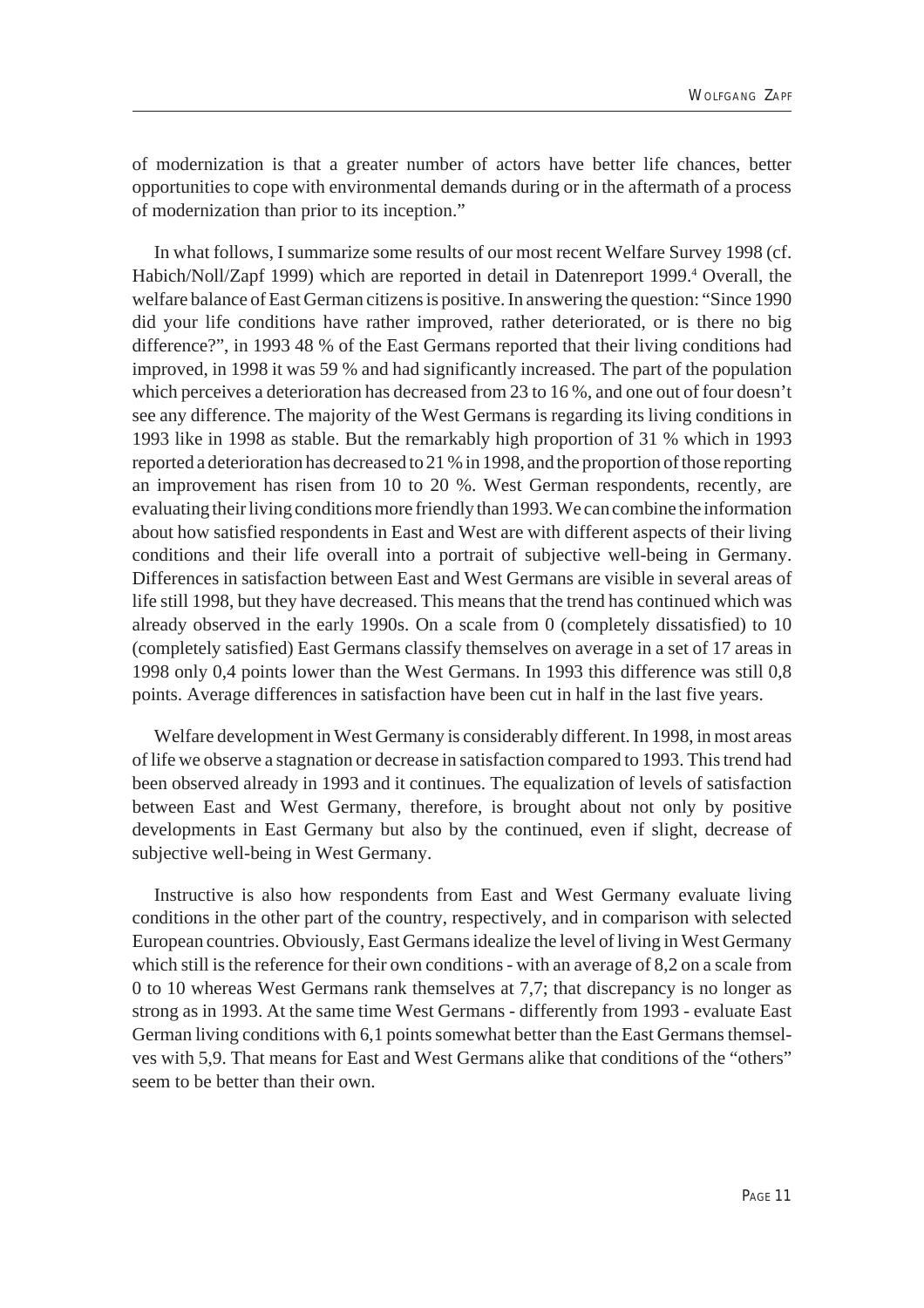East and West German respondents, however, agree completely - with 7,8 points - on what level of living they "fairly" could demand. The gap between demand and reality in East Germany is with 1,1 points significantly bigger than in West Germany with 0,5 points. This is one reason for the still lower level of subjective well-being in East Germany although the differences have decreased.

#### 7 Political culture research

In political sciences it is political culture research which is measuring quality of society to indicators with the acceptance of democracy. Fuchs et al. (1997) have operationalized that by the three dimensions "attitudes towards democracy", "attitudes towards the welfare state", and "attitudes towards institutions of interest mediation". In the first two dimensions the evaluations of East Germans are much more negative than those of West Germans. In their explanation the authors rely more on the socialization hypothesis (values from the GDR area) than on the situation hypothesis (present deficits of integration), and their result is that the "inner unity" in Germany has not been realized. The reason is not that East Germans on principle are against democracy but that they have strong reservations against its present institutional setting, i.e. the democracy as realized in the Federal Republic.

In an outstanding chapter on "inner unity" Max Kaase (1999) first reminds us of the fact that in the old Federal Republic it has taken 20 years to establish democracy. Next he, too, refers to the asymmetry of unification and the different political cultures in East and West Germany, i.e. in the East a more egalitarian and plebiscitarian understanding of democracy. Finally, he is measuring "inner unity" by the perception of one self and the other ones. The perceptions of East Germans by West Germans have not changed very much between 1991 and 1996, but the perceptions of West Germans by East Germans have become significantly more negative. "In the area of general characterizations East Germans have significantly distanced themselves from West Germans ... even in 1999 the Federal Republic by far has not reached inner unity" (pp. 460, 465).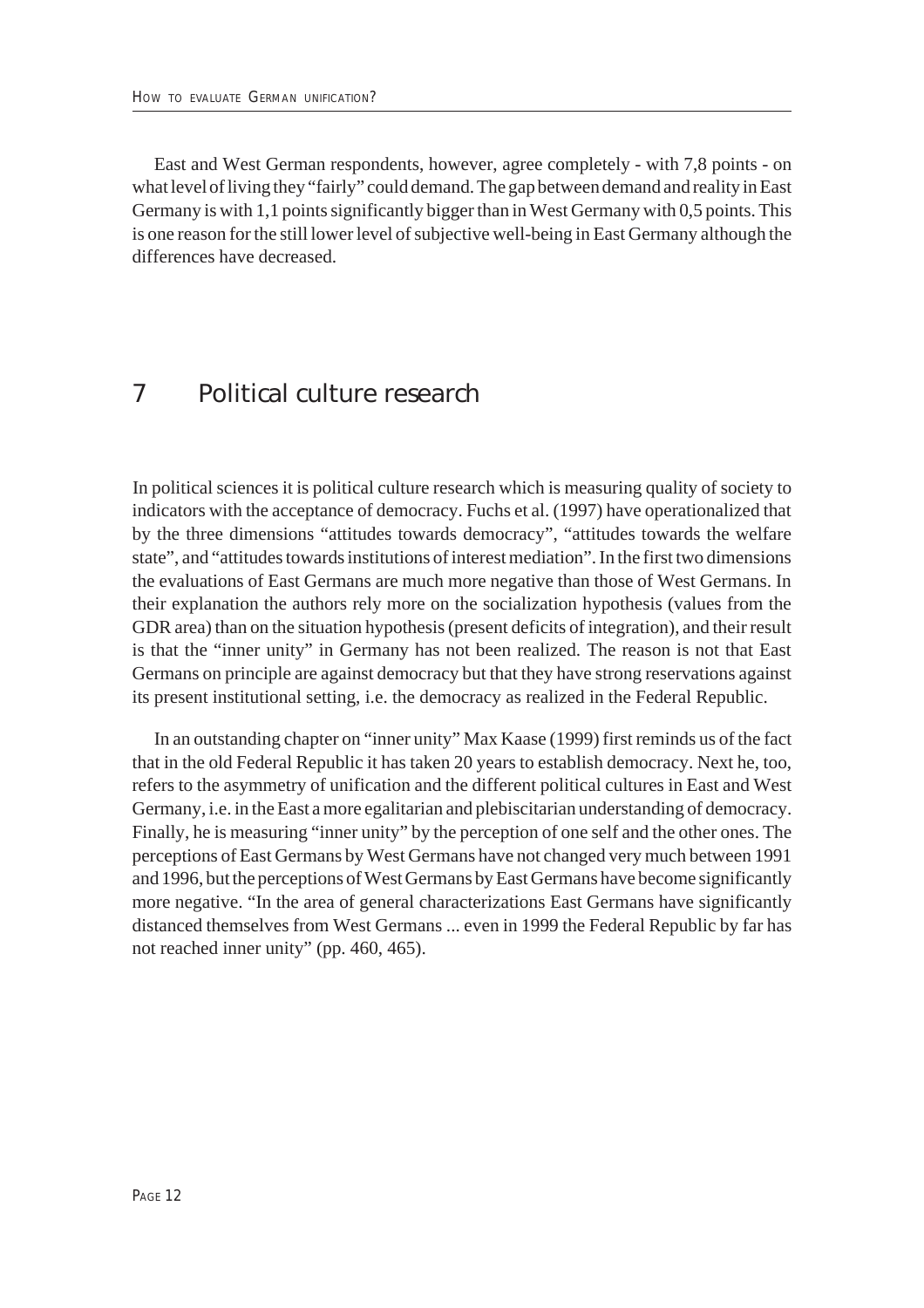#### 8 Evaluations 1999: "The trend is right"

What does remain then of our thesis of "the stabilizing transformation", confronted by East German blames of colonization and West German diagnoses of deficits of inner unity? As already said in the beginning, we regard modernization and welfare development as the most important dimensions for an evaluation of unification. In evaluating welfare development we recently have given more importance to the quality of society than five years after the breakdown of Communism, because questions of identity, of trust in democracy and of mutual acceptance earlier played a minor role compared to material living conditions and personal well-being. In general, our conclusion is: "The difference in objective living conditions is nearly eliminated; with regard to the subjective well-being the positive trend cannot be disputed although there are clear gaps; the perception and evaluation of the common society, however, is quite divergent" (Habich 1999: 7). For an explanation of the discrepancy between individual welfare and evaluation of society as well as for the prediction of further development we propose the following arguments.

The remaining differences in objective living conditions are decreasing significantly more slowly than in the first years after 1989. "Rising expectations" relatively reduce the achievements and produce new aspirations (e.g. after the equalization of income now the aspiration towards the equalization of property as it was accumulated in West Germany over 50 years). According to the "Tocqueville-Paradox", sensitivity for remaining inequalities is rising just during a period of reduction of differences. Roland Habich (ibid.) who makes these points is regarding this paradox as operating in the long term but not as a principal challenge to integration.

Freedom, security and justice are basic dimensions of a livable society but not the only ones. The high level of welfare, e.g., has a compensating effect. Accordingly, also the majority of East German respondents holds: "In a country like Germany, all in all, one can live very well."<sup>5</sup> At the same time, they report significant deficits in security and justice. Thomas Bulmahn (1999), on the one hand, argues against scandalization of those problems, on the other hand against underestimation, and he recommends to take into account explicitly experiences and expectations (disappointments of expectations) beside factors of socialization and situation.

These findings are confirmed and differentiated by an analysis of determinants of satisfaction with standard of living, democracy and distributive justice (Delhey/Böhnke 1999). In none of these three problem areas the East-West-variable (East Germans) has significant explanatory power. But because the significant variables (welfare positions, perceived difference of living conditions in East and West, perceived conflicts between East and West, party preference) have very different values in East Germany and West Germany,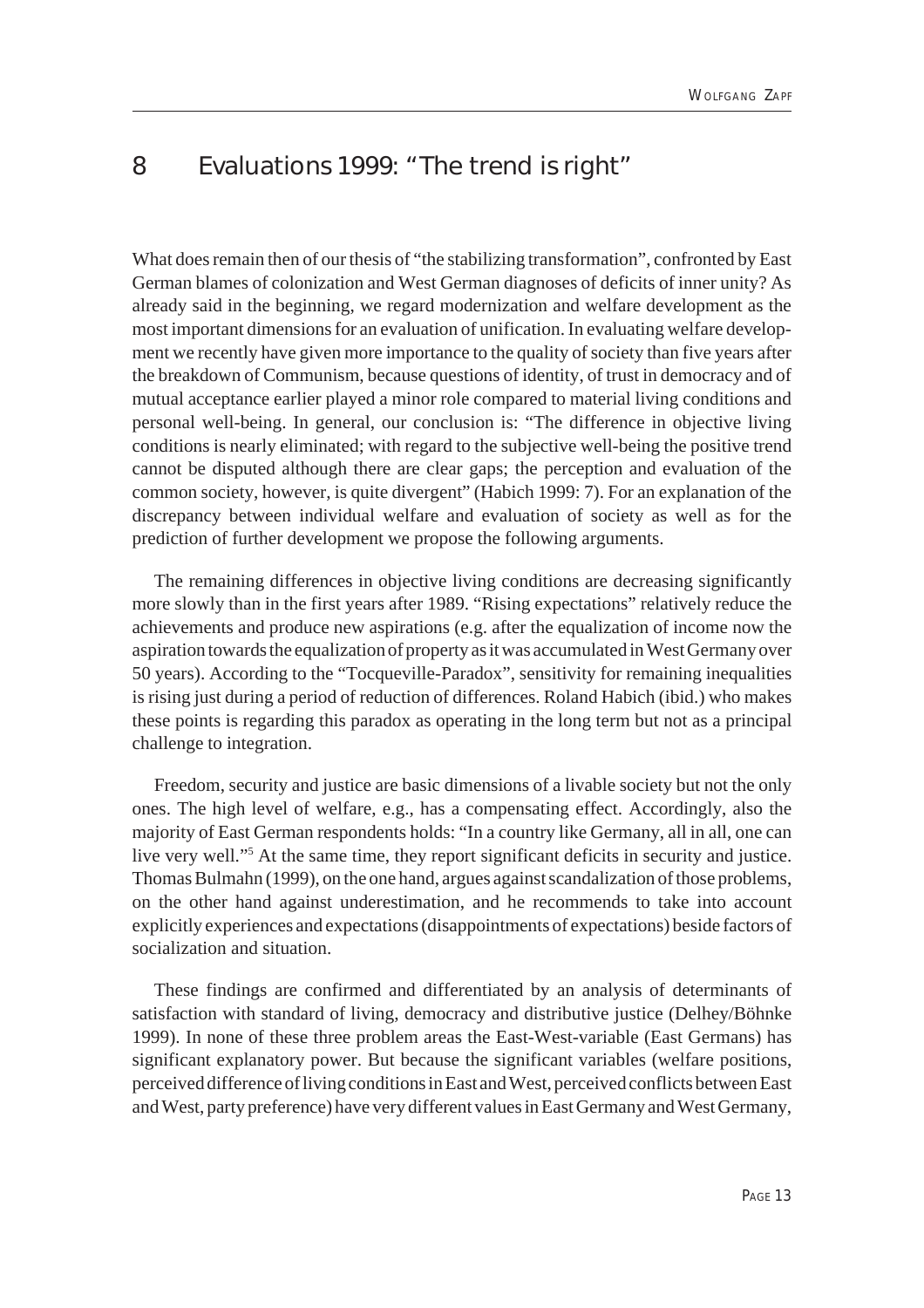even with a further equalization of material living conditions the expectation of identical satisfaction and evaluation is unrealistic. This does not mean, however, that the "ideal of nearly equal living conditions" (p. 36) is queried.

My personal evaluation of German reunification is, in analogy to Winston Churchill's famous dictum on democracy: "Among the many uncertain possibilities of the unification process the achieved result is the least negative one." Therefore I have emphasized, beside the discussion of recent opinion research, the long-term retrospective. In addition, I want to refer for my judgement to a central actor and contemporary witness of the unification process, namely the first and last freely-elected Prime Minister of the GDR, Lothar de Maizière. In a book of 1995, "Advocate of unification", de Maizière has regarded unification as a success, not with standing several critical objections. In a lecture in fall of 1999, he also confirms an overall positive balance. He argues that the complicated treaties have enabled a "soft transition" compared, e.g., to the partly illegal and chaotic conditions in Eastern Europe, especially in Russia. Two big mistakes are heavy burdens still today: on the one hand the underestimation of the necessary achievements of education and learning, on the other hand the overestimation of the coping capacities of people. Overall, however, unification is better than its reported reputation. The trend is right. Most important should be the search and will for a common future.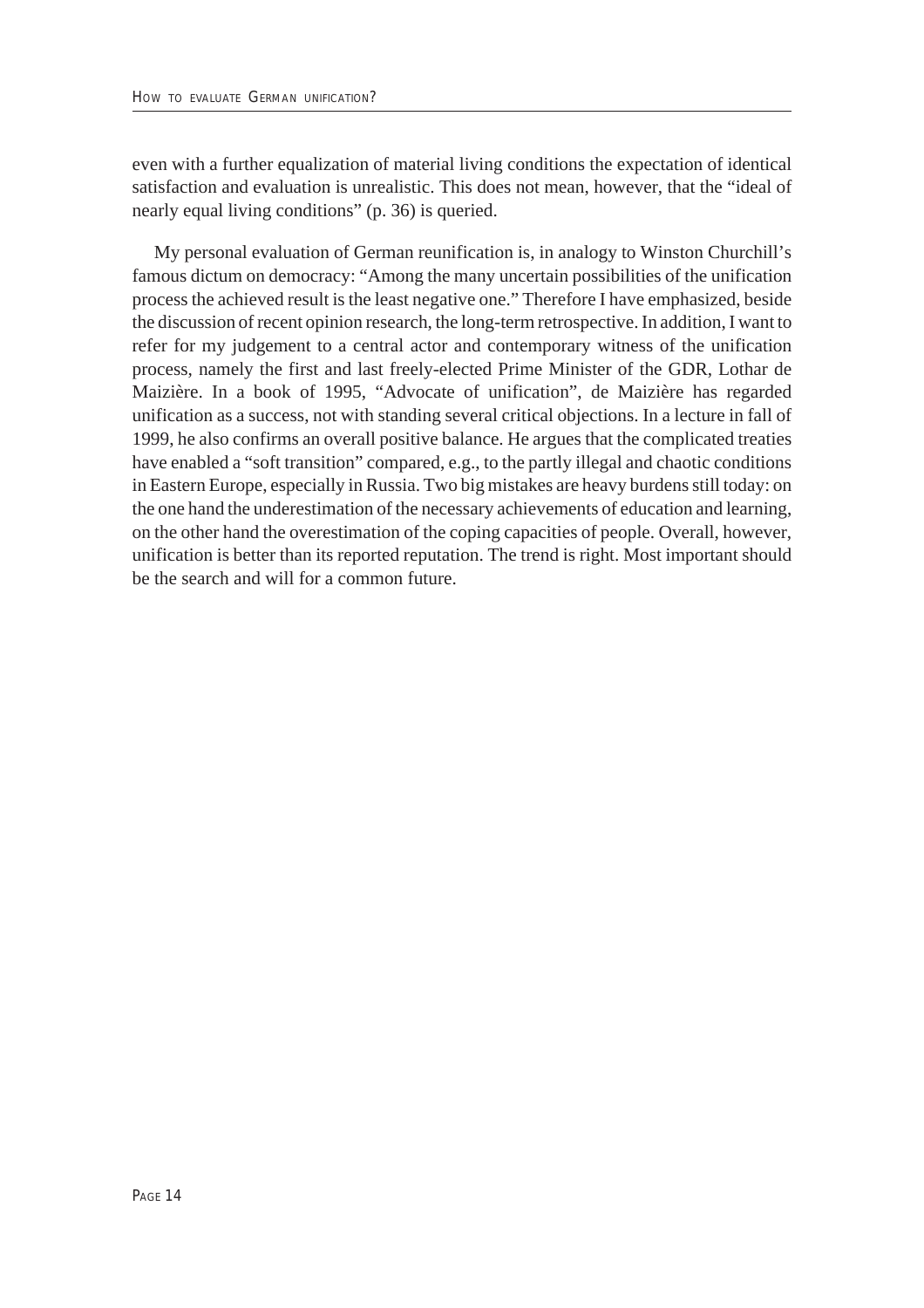## Footnotes

- 1 The book which could be reviewed next, "Federal Republic GDR", was edited by W. Weidenfeld and H. Zimmermann (1989) at the fortieth birthday of the both German states. For central topics and areas of life it presents separate analyses of the Federal Republic and the GDR. All West German authors who have written those chapters are very informative, also in the chapters on the GDR, but no one had any idea of the events in fall of 1989, myself included.
- 2 The plural refers to publications of the unit "Social structure and social reporting" at the Science Center of Berlin; especially to Zapf/Habich 1995; Zapf/Habich (eds.) 1996; Habich 1999a; and to the most recent contributions, mentioned in section 8: Habich 1999b; Bulmahn 1999, Delhey/Böhnke 1999.
- 3 The same perspective is taken in publications of the Social Indicators section and the Social Inequality section of the German Sociological Association, e.g. Glatzer 1996, Hauser 1996, Hradil 1996, Geißler 1992, 1996. Pretentious programs of longitudinal analyses are carried on by the research group Socioeconomic Panel (G. Wagner, P. Krause, J. Schupp) at the Deutsches Institut für Wirtschaftsforschung, and by the group Life-course analyses at the Max-Planck-Institute in Berlin (K. U. Mayer, M. Diewald, H. Solga).
- 4 The Welfare Surveys were fielded 1978, 1980, 1984 and 1988 at Mannheim University, and afterwards at the Science Center Berlin in co-operation with the Survey Research Center, Mannheim: 1990 (only in East Germany), 1993 and 1998. These are representative surveys of the population over 18, 2000 to 3000 cases. For details cf. Habich/Zapf 1994. Datenreport was created 1983 by the German Statistical Office as kind of a popular biannual edition of the Statistical Yearbook. From 1985 through 1999 social scientists have contributed part II: "Objective living conditions and Subjective well-being", in recent years under the direction of R. Habich and H.-H. Noll.
- 5 The complete question reads: "And how much do you agree with this statement: Overall, one can live very well in a country like Germany. Do you agree with this statement fully, rather, rather not, not at all, don't know".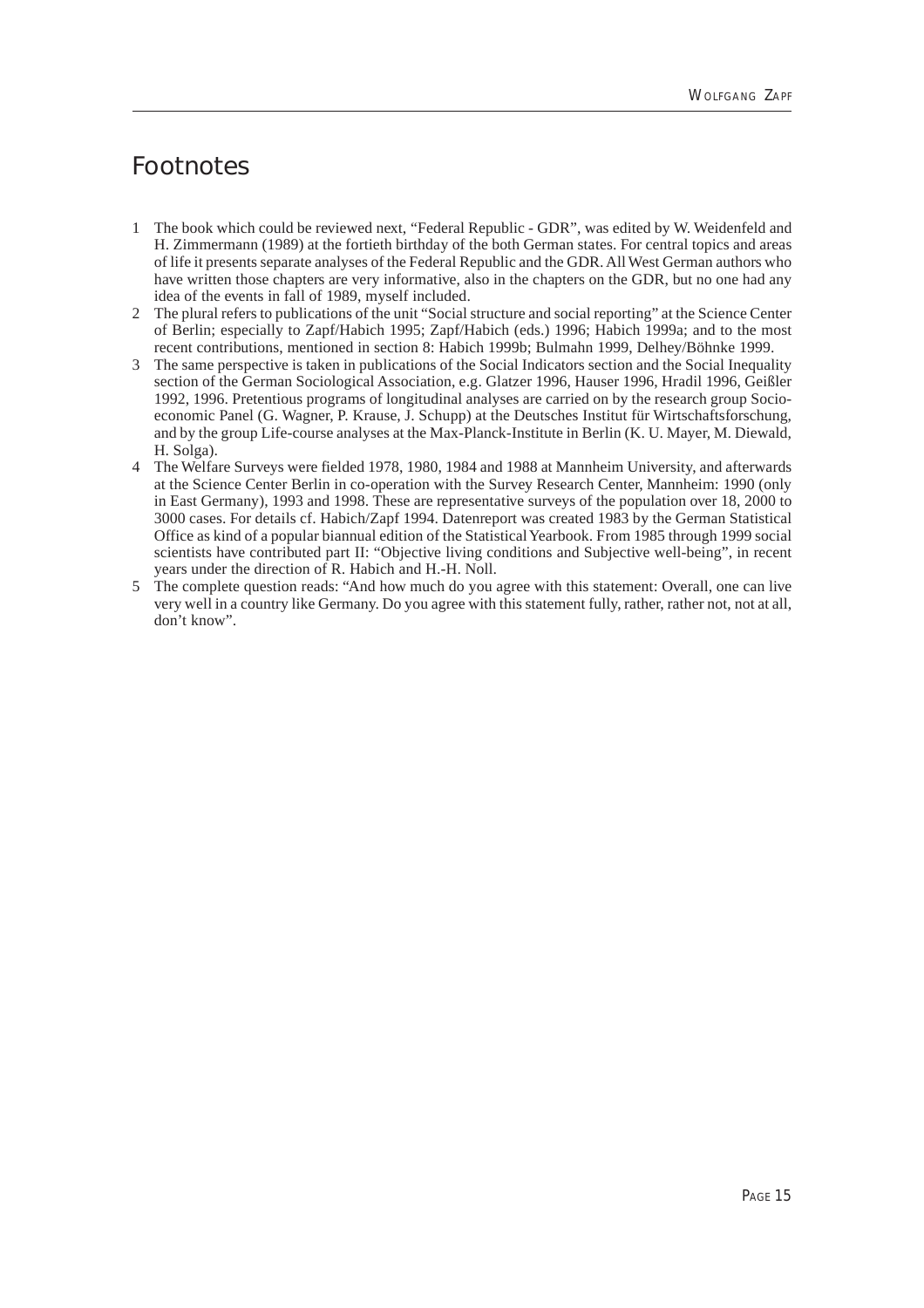## Bibliography

- Blau, Peter M. (1977): Inequality and Heterogeneity. A Primitive Theory of Social Structure. New York: Free Press
- Brie, Michael (1999): Die ostdeutsche Teilgesellschaft. In: Kaase, Max/Schmid, Günther (eds.): Eine lernende Demokratie. WZB-Jahrbuch 1999. Berlin: sigma, pp. 201-236.
- Bulmahn, Thomas (1996; 1997): Vereinigungsbilanzen. Die deutsche Einheit im Spiegel der Sozialwissenschaften. WZB-paper, FS III 96-403; reprint in: Aus Politik und Zeitgeschichte, Beilage zur Wochenzeitung Das Parlament, B 40-41/97, pp. 29-37.
- Bulmahn, Thomas (1999): Freiheit, Wohlstand, Sicherheit und Gerechtigkeit. Attribute einer lebenswerten Gesellschaft. WZB-paper, FS III 99-411, Berlin.
- Dahrendorf, Ralf (1965): Gesellschaft und Demokratie in Deutschland. München: Piper
- Datenreport 1999. Zahlen und Fakten über die Bundesrepublik Deutschland. Statistisches Bundesamt in Zusammenarbeit mit den Wissenschaftszentrum Berlin für Sozialforschung und dem Zentrum für Umfragen, Methoden und Analysen, Mannheim. Part II: Objektive Lebensbedingungen und subjektives Wohlbefinden im vereinten Deutschland (edited by Roland Habich und Heinz-Herbert Noll). Bundeszentrale für politische Bildung. Bonn 1999, pp. 413-612.
- Delhey, Jan/Böhnke, Petra (1999): Über die materielle zur inneren Einheit? Wohlstandslagen und subjektives Wohlbefinden in Ost und West. WZB-paper FS III 99-412. Berlin.
- Diewald, Martin/Mach, Bogdan W. (1999): Market Transition, Institutions, and the Restructuring of Earnings: East Germany and Poland During the First Five Years of Transformation Process. Max-Planck-Institut für Bildungsforschung Berlin, Working paper No. 2.
- Fuchs, Dieter/Roller, Edeltraud/Weßels, Bernhard (1997): Die Akzeptanz der Demokratie des vereinigten Deutschlands. Oder: Wann ist ein Unterschied ein Unterschied? Aus Politik und Zeitgeschichte, Beilage zur Wochenzeitung Das Parlament, B 51/97, pp. 3-12.
- Geißler, Rainer (1992): Die Sozialstruktur Deutschlands. Opladen: Westdeutscher Verlag. Second edition 1996.
- Habich, Roland (1999a): Lebensbedingungen. In: Weidenfeld, Werner/Korte, Karl-Rudolf (eds.): Handbuch zur Deutschen Einheit 1949-1989-1999. Bundeszentrale für politische Bildung. Bonn. pp. 523-538.
- Habich, Roland/Noll, Heinz-Herbert/Zapf, Wolfgang (1999): Subjektives Wohlbefinden in Ostdeutschland nähert sich westdeutschem Niveau. Ergebnisse des Wohlfahrtssurveys 1998. Informationsdienst Soziale Indikatoren (ISI), 22, pp. 1-6.
- Habich, Roland/Zapf, Wolfgang (1994): Gesellschaftliche Dauerbeobachtung Wohlfahrtssurveys: Instrument der Sozialberichterstattung. In: Deutsche Forschungsgemeinschaft, Mikroanalytische Grundlagen der Gesellschaftspolitik. Ergebnisse aus dem gleichnamigen Sonderforschungsbereich an den Universitäten Frankfurt/Mannheim. Volume 2, pp. 13-37. Berlin: Akademie-Verlag
- Hauser, Richard/Glatzer, Wolfgang/Hradil, Stefan u.a. (eds.) (1996): Ungleichheit und Sozialpolitik. Opladen: Leske + Budrich
- Hirschman, Albert O. (1992): Abwanderung, Widerspruch und das Schicksal der Deutschen Demokratischen Republik. Leviathan, 3, pp. 330-358.
- Jung, H./Deppe, F. et al. (1971): BRD-DDR. Vergleich der Gesellschaftssysteme. Köln: Pahl-Rugenstein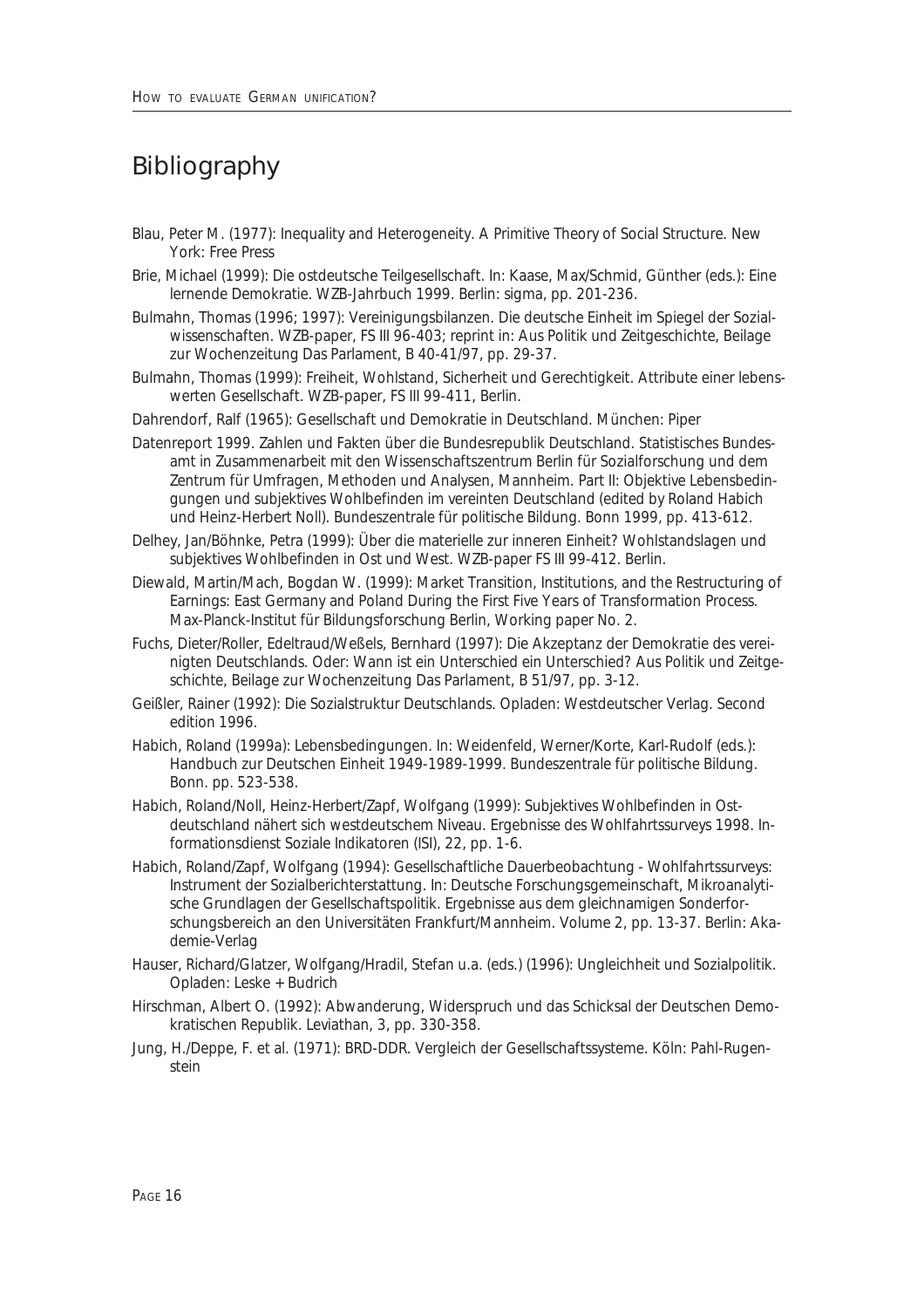- Kaase, Max (1999): Innere Einheit. In: Weidenfeld, Werner/Korte, Karl-Rudolf (eds.): Handbuch zur Deutschen Einheit 1949-1989-1999. Bundeszentrale für politische Bildung. Bonn 1999, pp. 554-564.
- Krause, Peter, Roland Habich, "Einkommen und Lebensqualität im vereinigten Deutschland", Vierteljahreshefte zur Wirtschaftsforschung, Heft 2, 69. Jahrgang, 2000, S. 317-340
- Lutz, Burkart u.a. (1996): Arbeit, Arbeitsmarkt und Betriebe. Leske + Budrich 1996

Maizière, de Lothar (1996): Anwalt der Einheit. Berlin: Argon, (in French: 1995).

- Materialien zum Bericht zur Lage der Nation: Bundesminister für innerdeutsche Beziehungen, Bonn 1971; dito 1972; 1974: Materialien zum Bericht zur Lage der Nation im geteilten Deutschland, Bonn 1987: Bundesministerium für innerdeutsche Beziehungen..
- Meyers Neues Lexikon (1977), second edition 1977. Leipzig: Bibliographisches Institut.
- Noelle-Neumann, Elisabeth/Köcher, Renate (1993): Allensbacher Jahrbuch der Demoskopie 1992- 1994. München: K. G. Sauer
- Reißig, Rolf (1998): Transformationsforschung. Gewinne, Desiderate, Perspektiven. Politische Vierteljahresschrift, 39, pp. 301-328.
- Rose, Richard/Zapf, Wolfgang/Seifert, Wolfgang (1993): Germans in Comparative Perspective. Studies in Public Policy, No. 218. Glasgow: Centre for the Study of Public Policy
- Sozialreport '90. Institut für Soziologie und Sozialpolitik der Akademie der Wissenschaften der DDR, Berlin 1990, ed. by Gunnar Winkler et al.
- Sozialreport '92. Sozialwissenschaftliches Forschungszentrum Berlin-Brandenburg, Berlin 1992; dito: 1995, 1997, 1999, ed. by Gunnar Winkler et al.
- Thomas, Michael (1998): Paradoxien der deutschen Transformationsdebatte. Berliner Debatte Initial, Volume 9, No. 2/3, pp. 104-116.
- Tiryakian, Edward A. (1993): Modernization in the Millenarian Decade: Lessons for and from Eastern Europe. Paper Università degli Studi di Trento.
- Weidenfeld, Werner/Zimmermann, Hartmut (eds.)(1989): Deutschland Handbuch. Eine doppelte Bilanz 1949-l989. Bundeszentrale für politische Bildung. Bonn.
- Wiesenthal, Helmut (1996): Die neuen Bundesländer als Sonderfall der Transformation in den Ländern Ost-Mitteleuropas. Aus Politik und Zeitgeschichte, Beilage zur Wochenzeitung Das Parlament, B 40, pp. 46-54.
- Zapf, Wolfgang/Habich Roland (1995): Die sich stabilisierende Transformation ein deutscher Sonderweg? In: Hedwig Rudolph (ed.), Geplanter Wandel - ungeplante Wirkungen, WZB-Jahrbuch 1995. Berlin: sigma. pp. 194-159.
- Zapf, Wolfgang/Habich, Roland (eds.) (1996): Wohlfahrtsentwicklung im vereinten Deutschland. Sozialstruktur, Sozialer Wandel und Lebensqualität. Berlin: sigma
- Zapf, Wolfgang/Habich, Roland (1999): Die Wohlfahrtsentwicklung in der Bundesrepublik Deutschland 1949-1999. In: Kaase, Max/Schmid, Günther (eds.): Eine lernende Demokratie. WZB-Jahrbuch 1999. Berlin: sigma, pp. 285-314.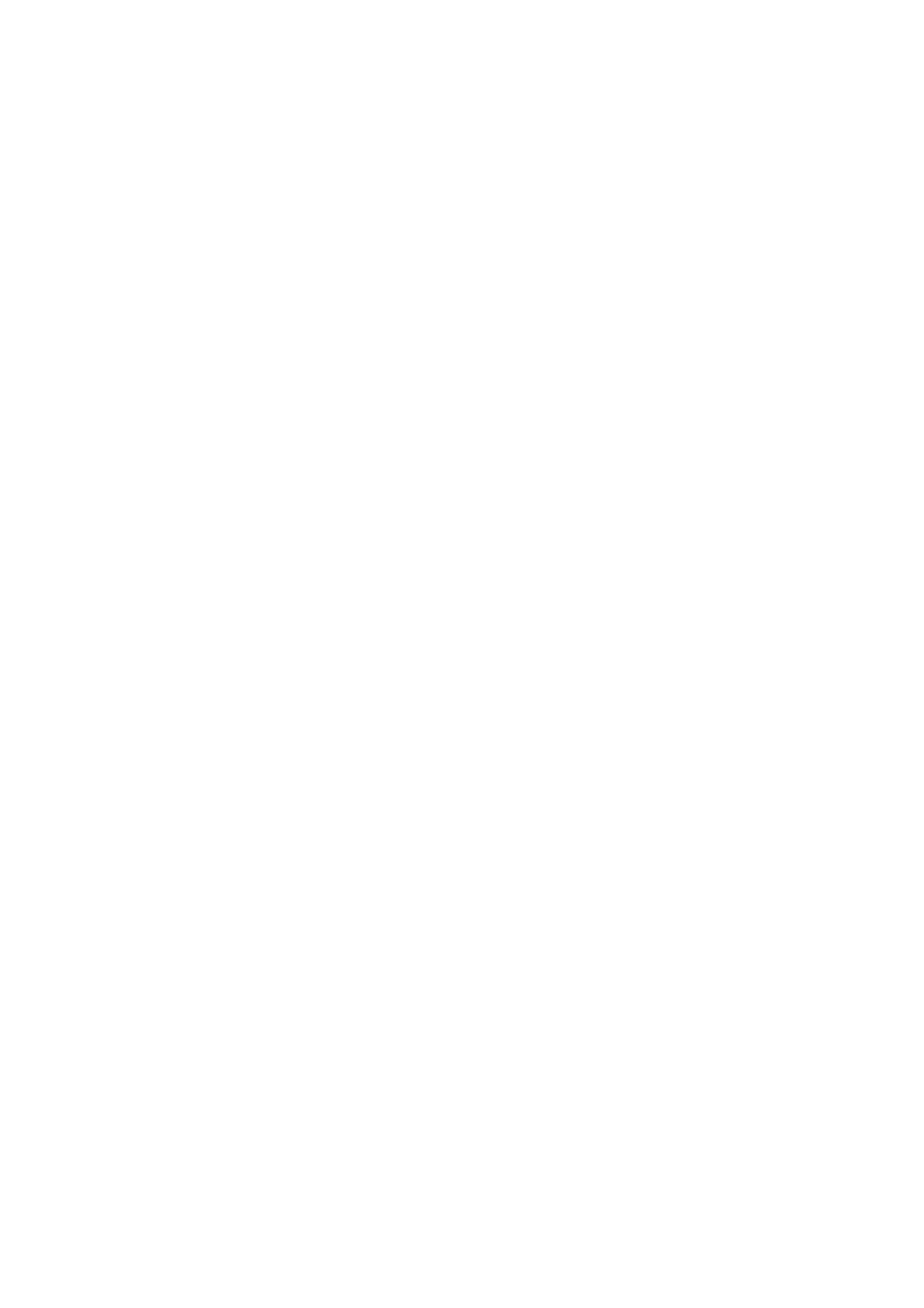#### Abteilung "Sozialstruktur und Sozialberichterstattung"

• früher: Arbeitsgruppe "Sozialberichterstattung"

Die Abteilung Sozialstruktur und Sozialberichterstattung hat einen grundlagenwissenschaftlichen Schwerpunkt in der Analyse des sozialstrukturellen Wandels moderner Gesellschaften und einen anwendungsorientierten Schwerpunkt in der Sozialberichterstattung; die Forschungsaufgaben liegen in der Dauerbeobachtung des sozialstrukturellen Wandels und der Wohlfahrtsentwicklung. Die theoretischen Orientierungen stammen aus der Modernisierungstheorie und der Theorie der Wohlfahrtsproduktion.

MitarbeiterInnen in der Abteilung "Sozialstruktur und Sozialberichterstattung"

Prof. Dr. Wolfgang Zapf (Leiter) Dr. Roland Habich (Koordinator)

Petra Böhnke, Diplomsoziologin Thomas Bulmahn, Diplomsoziologe Dr. Jan Delhey Dr. Katrin Gillwald

Dr. Wilhelm Hinrichs Dr. sc. Eckhard Priller Annett Schultz, Diplomsoziologin

| Bitte senden Sie mir die folgenden Veröffentlichungen zu<br>Pro paper bitte 1 DM-Briefmarke beilegen<br>• Bitte einen beschrifteten Adressenaufkleber beilegen • |                                                                        | WYA:<br>WISSENSCHAFTZENTRUM BERLIN<br>FÜR SOZIALFORSCHUNG |
|------------------------------------------------------------------------------------------------------------------------------------------------------------------|------------------------------------------------------------------------|-----------------------------------------------------------|
| Paper-Nr., Autor                                                                                                                                                 | Name<br>Institution<br><b>Straße</b><br>Ort<br>Datum /<br>Unterschrift |                                                           |
| Bestellung bitte einsenden an:<br>WZB • Abt. Sozialstruktur und Sozialberichterstattung • Reichpietschufer 50 • D - 10785 Berlin                                 |                                                                        |                                                           |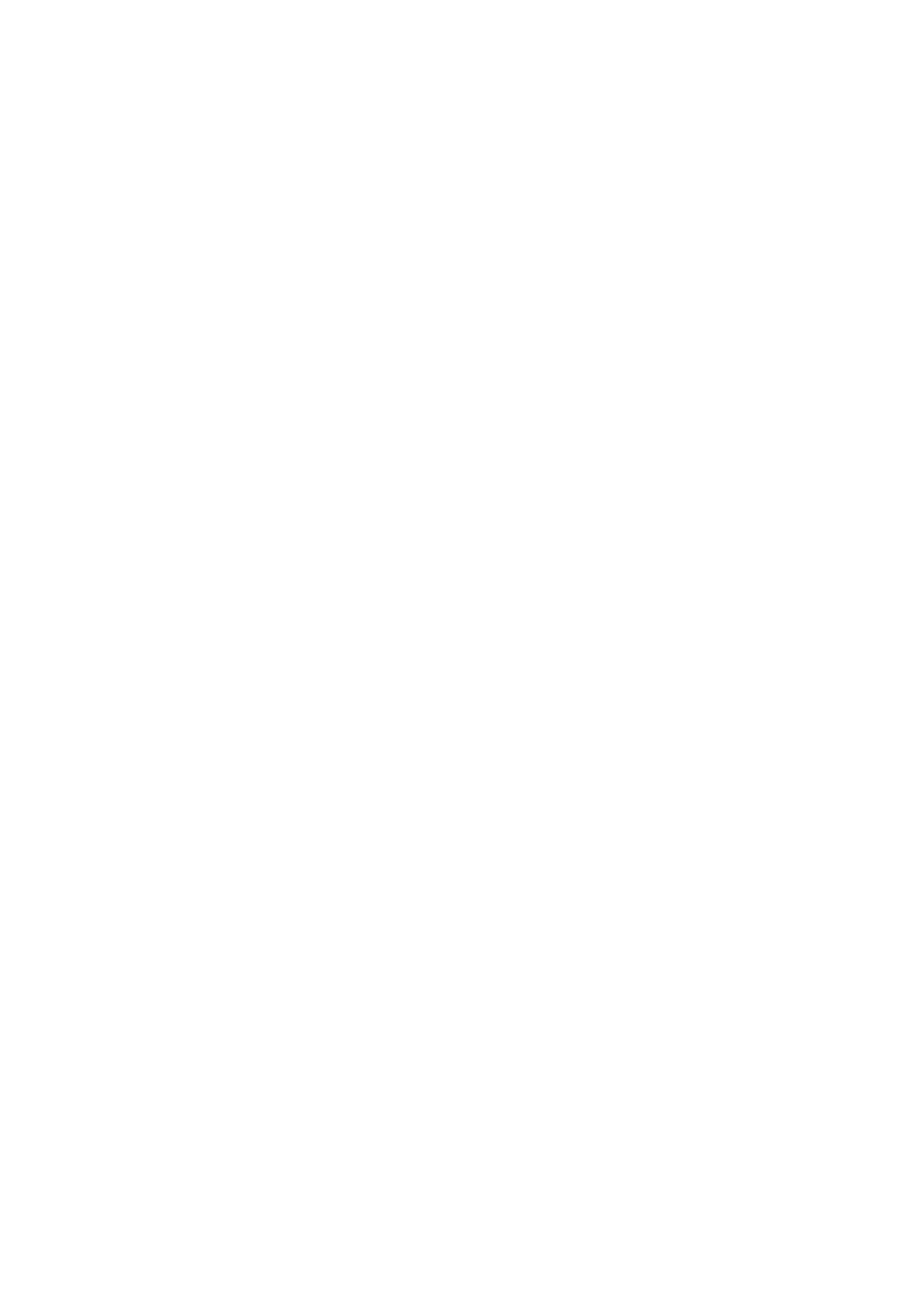Forschungsschwerpunkt III "Sozialer Wandel, Institutionen und Vermittlungsprozesse"

#### **Auswahl der Arbeitspapiere (Stand: September 2000)**

#### **Abteilungsübergreifend**

| FS III 96-301 | The Mass Media and Modern Government<br><b>Kenneth Newton</b>                                                                                                                                                                                                              |
|---------------|----------------------------------------------------------------------------------------------------------------------------------------------------------------------------------------------------------------------------------------------------------------------------|
| FS III 96-302 | Das intermediäre System der Politik als Orientierungssystem der Bürger<br>Dieter Fuchs, Edeltraud Roller, Dieter Rucht und Bernhard Weßels                                                                                                                                 |
|               | Abteilung 1 "Öffentlichkeit und soziale Bewegungen"                                                                                                                                                                                                                        |
| FS III 90-101 | Strukturen und Funktionen moderner Öffentlichkeit. Fragestellungen und Ansätze.<br>Jürgen Gerhards und Friedhelm Neidhardt                                                                                                                                                 |
| FS III 92-101 | Anbieter von öffentlichen politischen Veranstaltungen in West-Berlin.<br>Barbara Blattert<br>Nachfrager und wahrgenommenes Angebot von öffentlichen politischen Veranstaltungen<br>in der Bundesrepublik.<br>Jürgen Gerhards                                               |
| FS III 92-103 | Dokumentation und Analyse von Protestereignisssen in der Bundesrepublik Deutschland<br>(Prodat), Codebuch.<br>Dieter Rucht, Peter Hocke und Thomas Ohlemacher                                                                                                              |
| FS III 93-101 | Westeuropäische Integration und die Schwierigkeiten der Entstehung einer europäischen<br>Öffentlichkeit.<br>Jürgen Gerhards                                                                                                                                                |
| FS III 93-102 | Selbstkontrolle in den Medien: Der Deutsche Presserat und seine Möglichkeiten.<br>Jessica Eisermann                                                                                                                                                                        |
| FS III 93-103 | Prominenz in der Bundesrepublik.<br><b>Birgit Peters</b>                                                                                                                                                                                                                   |
| FS III 94-101 | Von den Oppositionsgruppen der DDR zu den neuen sozialen Bewegungen in<br>Ostdeutschland?<br>Barbara Blattert, Dieter Rink und Dieter Rucht                                                                                                                                |
| FS III 95-101 | A Burning Question: Explaining the Rise of Racist and Extreme Right Violence in<br>Western Europe.<br>Ruud Koopmans                                                                                                                                                        |
| FS III 95-103 | German Unification, Democratization and the Role of Social Movements: A Missed<br>Opportunity.<br>Dieter Rucht                                                                                                                                                             |
| FS III 95-105 | Diskursanalyse im Zeit- und Ländervergleich. Methodenbericht über eine systematische<br>Inhaltsanalyse zur Erfassung des öffentlichen Diskurses über Abtreibung in den USA und<br>der Bundesrepublik in der Zeit von 1970 bis 1994.<br>Jürgen Gerhards und Monika Lindgens |
| FS III 97-101 | Citizenship, National Identity and the Mobilisation of the Extreme Right. A Comparison of<br>France, Germany, the Netherlands and Switzerland<br>Ruud Koopmans and Hanspeter Kriesi                                                                                        |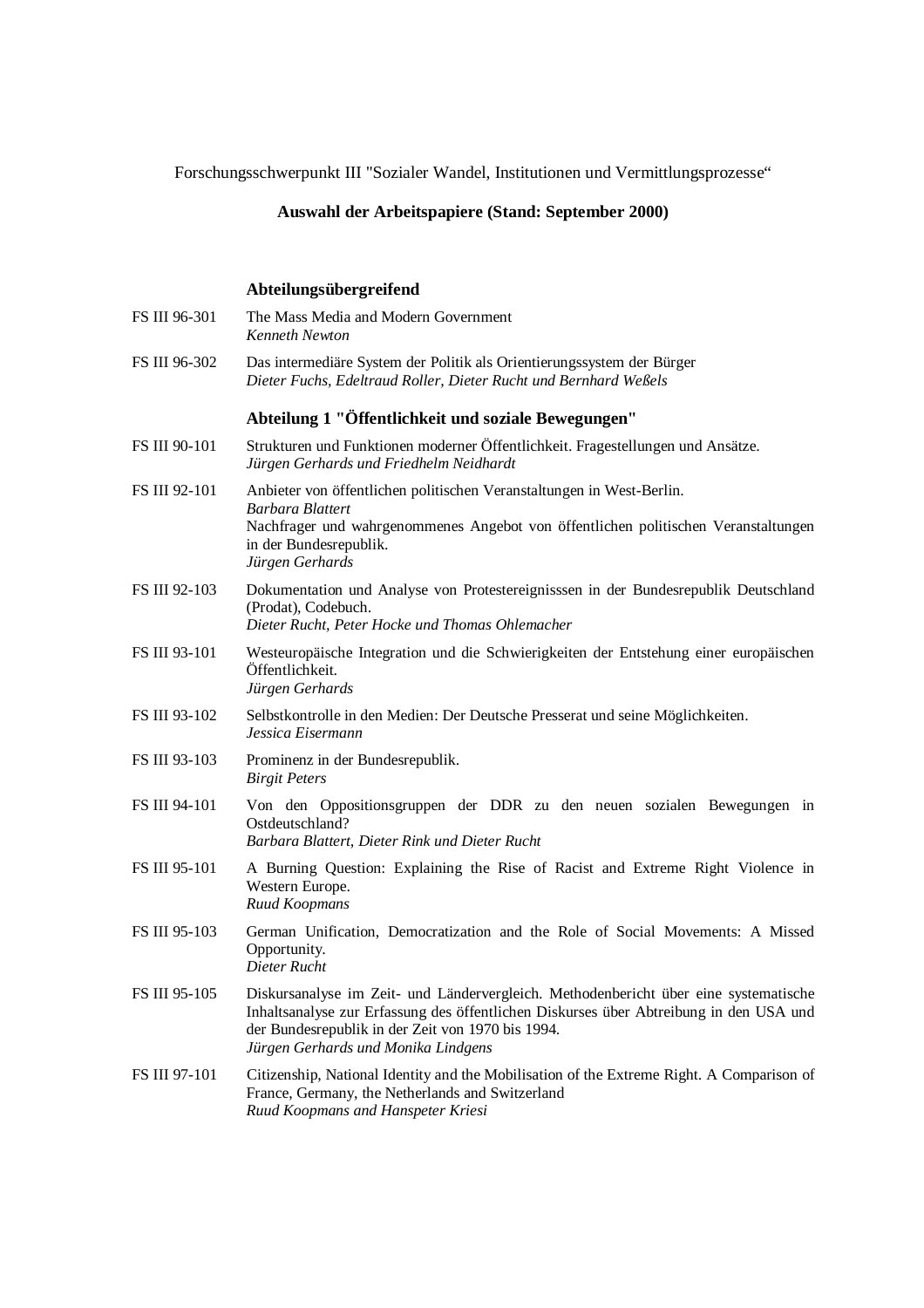|               | Susann Burchardt                                                                                                                                                                                        |
|---------------|---------------------------------------------------------------------------------------------------------------------------------------------------------------------------------------------------------|
| FS III 98-103 | Die Branchenstruktur der Markt- und Meinungsforschung in der Bundesrepublik<br>Deutschland von 1986 bis 1996. Eine deskriptive Analyse<br>Simone Wack                                                   |
| FS III 98-104 | Konjunkturen der NS-Bewegung. Eine Untersuchung der Veranstaltungsaktivitäten der<br>Münchener NSDAP, 1925-1930<br>Helmut K. Anheier, Friedhelm Neidhardt und Wolfgang Vortkamp                         |
| FS III 98-105 | Challenging the Liberal Nation-State? Postnationalism, Multiculturalism, and the<br>Collective Claims-Making of Migrants and Ethnic Minorities in Britain and Germany<br>Ruud Koopmans and Paul Statham |
| FS III 98-106 | Die Stimme der Medien im politischen Prozeß – Themen und Meinungen in Presse-<br>kommentaren<br>Friedhelm Neidhardt, Christiane Eilders und Barbara Pfetsch                                             |
| FS III 98-107 | Methodenbericht zum Projekt: Die Stimme der Medien im politischen Prozeß – Themen<br>und Meinungen in Pressekommentaren<br>Christiane Eilders und Albrecht Lüter                                        |
| FS III 99-101 | Government News Management - Strategic Communication in Comparative Perspective<br>Barbara Pfetsch                                                                                                      |
| FS III 99-102 | (Re)constructing Community in Berlin; Of Jews, Turks and German Responsibility<br>Jonathan Laurence                                                                                                     |
| FS III 99-103 | "In Russia we were Germans, and now we are Russians." - Dilemmas of Identity<br>Formation and Communication among German-Russian Aussiedler<br>Barbara Pfetsch                                          |
|               | Abteilung 2 "Institutionen und sozialer Wandel"                                                                                                                                                         |
| FS III 91-201 | Ein analytisches Schema zur Klassifikation von Politikinhalten.<br><b>Edeltraud Roller</b>                                                                                                              |
| FS III 93-202 | Eine Metatheorie des demokratischen Prozesses.<br>Dieter Fuchs                                                                                                                                          |
| FS III 93-203 | A Metatheory of the Democratic Process.<br>Dieter Fuchs                                                                                                                                                 |
| FS III 93-205 | Mass Media: Political Independence of Press and Broadcasting Systems.<br>Katrin Voltmer                                                                                                                 |
| FS III 94-201 | Democratic Transformation and the Prerequisites of Democratic Opposition in East and<br>Central Europe.<br>Bernhard Wessels und Hans-Dieter Klingemann                                                  |
| FS III 94-202 | Cultural Conditions of the Transformation to Liberal Democracies in Central and Eastern<br>Europe.<br>Dieter Fuchs und Edeltraud Roller                                                                 |
| FS III 94-206 | The Evolution of Western Foreign Aid Programs.<br>Thomas R. Cusack und Joyce P. Kaufman                                                                                                                 |
| FS III 96-201 | Political Science: The Discipline.<br>Robert E. Goodin und Hans-Dieter Klingemann                                                                                                                       |

FS III 98-101 Proteststrukturen im Ost-West-Vergleich 1989 - 1992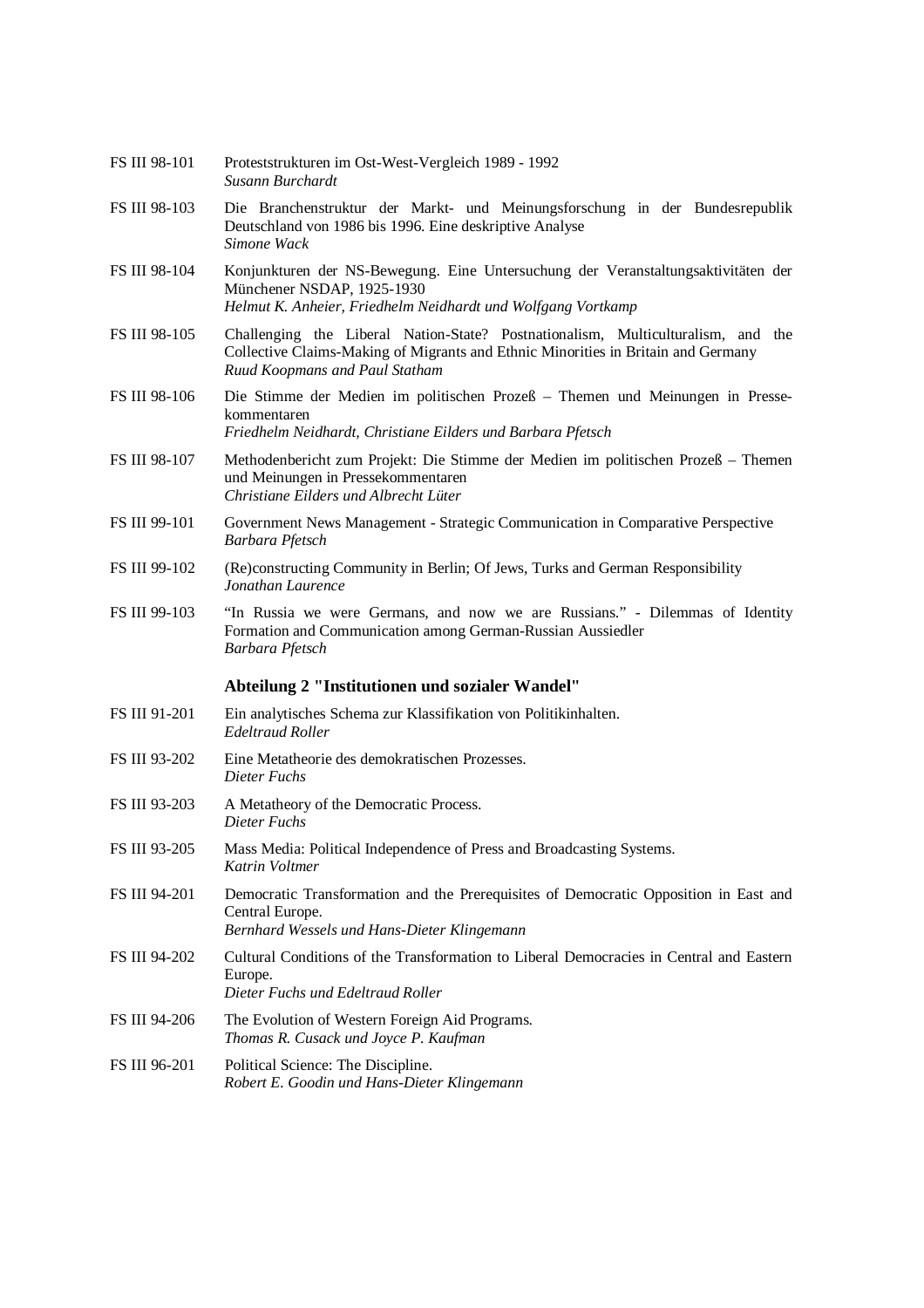| FS III 96-202 | Contexts of Political Protest in Western Democracies: Political Organization and<br>Modernity.<br><b>Edeltraud Roller und Bernhard Wessels</b>                              |
|---------------|-----------------------------------------------------------------------------------------------------------------------------------------------------------------------------|
| FS III 96-203 | Problemreich und konfliktgeladen: Lokale Demokratie in Deutschland fünf Jahre nach der<br>Vereinigung.<br>Thomas R. Cusack und Bernhard Weßels                              |
| FS III 96-204 | Social Alliances and Coalitions: The Organizational Underpinnings of Democracy in West<br>Germany.<br><b>Bernhard Wessels</b>                                               |
| FS III 96-205 | Abbau des Sozialstaats. Einstellungen der Bundesbürger zu Kürzungen von Sozial-<br>leistungen in den neunziger Jahren.<br><b>Edeltraud Roller</b>                           |
| FS III 96-206 | System Characteristics Matter: Empirical Evidence from Ten Representation Studies.<br><b>Bernhard Wessels</b>                                                               |
| FS III 96-207 | Wohin geht der Wandel der demokratischen Institutionen in Deutschland? Die<br>Entwicklung der Demokratievorstellungen der Deutschen seit ihrer Vereinigung.<br>Dieter Fuchs |
| FS III 96-208 | Legislative Recruitment in Germany: Professionalization or Political Class?<br><b>Bernhard Wessels</b>                                                                      |
| FS III 97-201 | Social Capital, Institutional Structures, and Democratic Performance: A Comparative<br>Study of German Local Governments.<br>Thomas R. Cusack                               |
| FS III 97-202 | The Electoral Process in the Unified Germany.<br>Dieter Fuchs und Robert Rohrschneider                                                                                      |
| FS III 97-203 | Kriterien demokratischer Performanz in Liberalen Demokratien<br>Dieter Fuchs                                                                                                |
| FS III 98-201 | Vom Konsens zum Dissens? Politische Ordnungspräferenzen von Eliten und Bürgern im<br>ost-westdeutschen Vergleich.<br>Christian Welzel                                       |
| FS III 98-202 | Mapping Political Support in the 1990s: A Global Analysis.<br>Hans-Dieter Klingemann                                                                                        |
| FS III 98-203 | Remembering the Bad Old Days: Human Rights, Economic Conditions, and Democratic<br>Performance in Transitional Regimes.<br>Hans-Dieter Klingemann und Richard I. Hofferbert |
| FS III 98-204 | The Political Culture of Unified Germany<br>Dieter Fuchs                                                                                                                    |
| FS III 99-201 | Näherung oder Richtung? Der Theorienstreit der Wahlforschung aus der Sicht politischer<br>Repräsentation.<br>Christian Welzel und Thomas R. Cusack                          |
| FS III 99-202 | Analyzing Democratic Change and Stability: A Human Development Theory of<br>Democracy.<br>Christian Welzel und Ronald Inglehart                                             |
| FS III 99-203 | Soziale Integration und politische Institutionen in modernen Gesellschaften.<br>Dieter Fuchs                                                                                |
| FS III 99-204 | Die demokratische Gemeinschaft in den USA und in Deutschland.<br>Dieter Fuchs                                                                                               |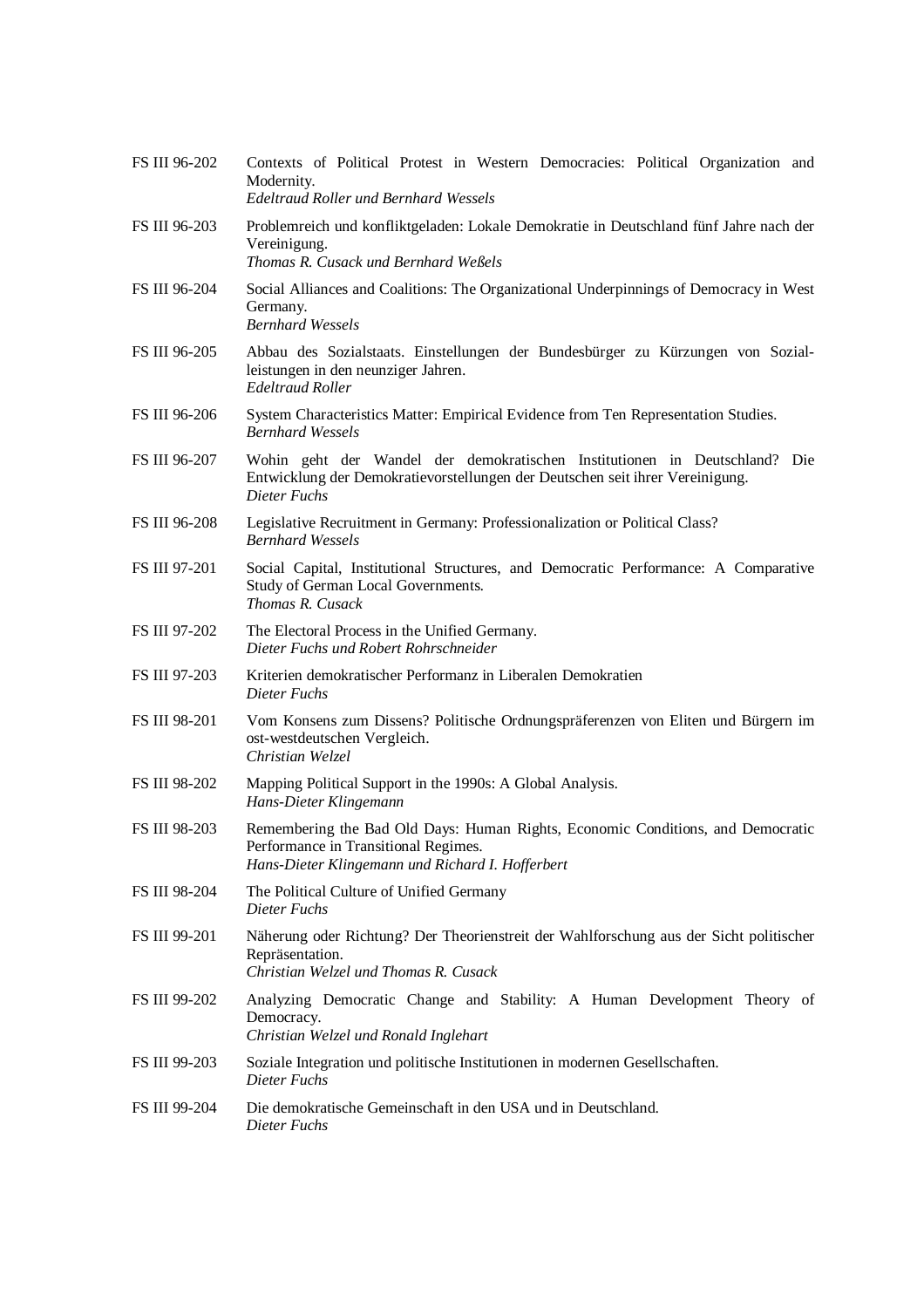| <b>FS III 99-205</b> | Political Consequences of Germany's Mixed-Member System: Personalization at the<br>Grass-Roots?<br>Hans-Dieter Klingemann und Bernhard Wessels                                                                       |
|----------------------|----------------------------------------------------------------------------------------------------------------------------------------------------------------------------------------------------------------------|
| <b>FS III 00-201</b> | Structures of diversity of press and broadcasting systems: The institutional context of<br>public communication in Western democracies.<br>Katrin Voltmer                                                            |
| FS III 00-202        | Ideology-Driven Public Opinion Formation in Europe: The Case of Third Sector Attitudes<br>in Sweden.<br>Staffan Kumlin                                                                                               |
| FS III 00-203        | Industrielle Beziehungen in Ostdeutschland: Zwischen Eigensinn und Paternalismus.<br>Wolfgang Schroeder                                                                                                              |
| FS III 00-204        | Ministerial Bureaucracies as Stand-In Agenda Setters? A Comparative Description.<br>Kai-Uwe Schnapp                                                                                                                  |
| FS III 00-205        | Typen und Indizes demokratischer Regime. Eine Analyse des Präsidentialismus- und des<br>Veto-Spieler-Ansatzes.<br>Dieter Fuchs                                                                                       |
| <b>FS III 00-206</b> | Eastward Enlargement of the European Union and the Identity of Europe.<br>Dieter Fuchs und Hans-Dieter Klingemann                                                                                                    |
|                      | Abteilung 3 "Sozialstruktur und Sozialberichterstattung"                                                                                                                                                             |
| FS III 95-401        | Wie Migranten leben. Lebensbedingungen und soziale Lage der ausländischen<br>Bevölkerung in der Bundesrepublik.<br>hrsg. von Wolfgang Seifert                                                                        |
| FS III 95-402        | Familie und Erwerbsarbeit in der Bundesrepublik. Rückblick, Stand der Forschung und<br>Design einer Lebensformentypologie.<br>Karin Schulze Buschoff                                                                 |
| FS III 95-403        | Erwerbsverläufe in Ostdeutschland. Einflüsse und Folgen.<br>Horst Berger, Thomas Bulmahn und Wilhelm Hinrichs                                                                                                        |
| FS III 95-404        | Sozialberichterstattung in und für Deutschland - ein Ziel, zwei Wege? Dokumentation<br>einer Arbeitstagung zu "Sozialreport 1994" - "Datenreport 1994".<br>hrsg. von Roland Habich, Wolfgang Zapf und Gunnar Winkler |
| FS III 95-406        | Developments in Satisfaction Research.<br>Ruut Veenhoven                                                                                                                                                             |
| FS III 95-408        | Ökologisierung von Lebensstilen. Argumente, Beispiele, Einflußgrößen.<br>Katrin Gillwald                                                                                                                             |
| FS III 96-401        | Mobilität zur sozialen Teilhabe Älterer.<br>Heidrun Mollenkopf und Pia Flaschenträger                                                                                                                                |
| FS III 96-402        | Lebenszufriedenheit im europäischen Vergleich.<br><b>Ingeborg Weller</b>                                                                                                                                             |
| FS III 96-403        | Vereinigungsbilanzen. Die deutsche Einheit im Spiegel der Sozialwissenschaften.<br>Thomas Bulmahn                                                                                                                    |
| FS III 96-404        | Happy Life-Expectancy. A comprehensive measure of quality-of-life in nations.<br>Ruut Veenhoven                                                                                                                      |
| FS III 96-405        | Response Style und Response Set. Eine Längsschnittuntersuchung zu den Zufriedenheits-<br>und Einstellungsfragen im Sozio-ökonomischen Panel.<br>Jörg-Peter Schräpler                                                 |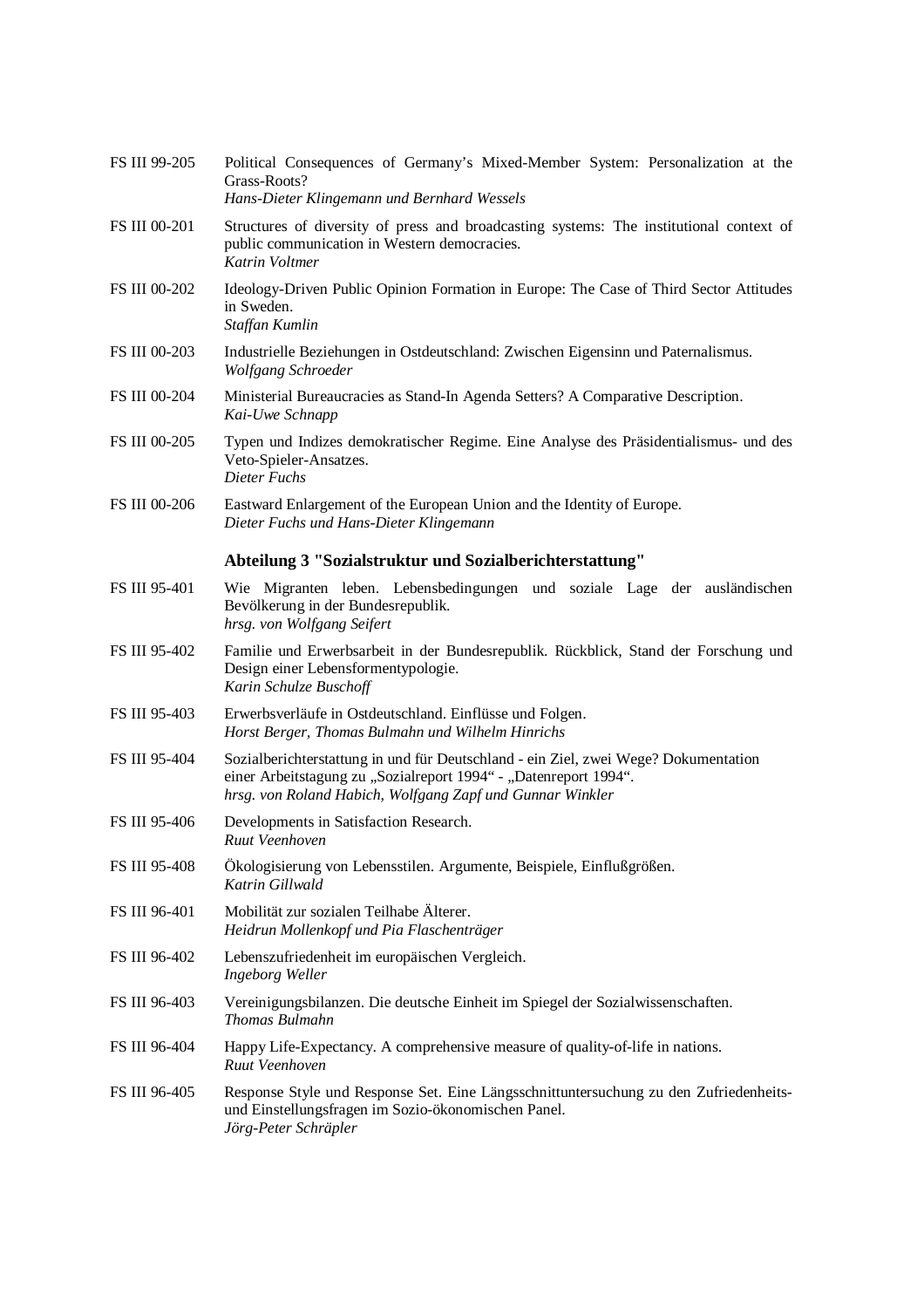| FS III 96-406 | Rethinking Modernization: Legacies of Parsons and Hilbert.<br>Edward A. Tiryakian                                                                                                          |
|---------------|--------------------------------------------------------------------------------------------------------------------------------------------------------------------------------------------|
| FS III 96-407 | Wohnortwechsel zwischen den Bundesländern im Kontext der Vereinigung.<br><b>Wilhelm Hinrichs</b>                                                                                           |
| FS III 97-401 | Ungleichheits- und Gerechtigkeitsorientierungen in modernen Wohlfahrtsstaaten. Ein<br>Vergleich der Länder Schweden, Großbritannien und der Bundesrepublik Deutschland<br>Steffen Mau      |
| FS III 97-402 | Die Sozialstruktur der DDR. Versuch einer Rekonstruktion auf der Basis einer 1987<br>dur4chgeführten soziologischen Untersuchung<br>Siegfried Grundmann                                    |
| FS III 97-403 | Lebensstile und Wohnverhältnisse<br>Annette Spellerberg                                                                                                                                    |
| FS III 97-404 | Wohnmobilität und Wohnverhältnisse in West- und Ostdeutschland<br>Nicole Schneider                                                                                                         |
| FS III 97-405 | Privathaushalte und Haushalten in Ostdeutschland<br>Annett Schultz                                                                                                                         |
| FS III 97-406 | Ein Fall von Car Sharing: Umweltentlastung durch soziale Innovation<br>Katrin Gillwald                                                                                                     |
| FS III 97-407 | Soziologische Forschung in der DDR. Einige Aspekte der Arbeit des<br>Wissenschaftlichen Rates<br>Rudi Weidig                                                                               |
| FS III 97-408 | Sozialindikatorenforschung in der DDR. Wissenschaftstheoretische,<br>forschungsorganisatorische und institutionelle Aspekte<br>Horst Berger                                                |
| FS III 97-409 | Wohnbedingungen und ihre subjektive Wahrnehmung in Ostdeutschland 1990-97<br><b>Wilhelm Hinrichs</b>                                                                                       |
| FS III 97-410 | Arbeitszeiten - Wunsch und Wirklichkeit in Ost- und Westdeutschland<br>Karin Schulze Buschoff                                                                                              |
| FS III 97-411 | Ein Suchen und Sichfinden im Gestern und Heute. Verändern die Ostdeutschen ihre<br>Einstellungen und Haltungen zur Demokratie und gesellschaftlichen Mitwirkung?<br><b>Eckhard Priller</b> |
| FS III 98-401 | Inequality and Support for Redistributive Policy: One World of Post-Communism, Two<br>Worlds of Western Capitalism?<br>Jan Delhey                                                          |
| FS III 98-402 | Über die Möglichkeit einer kontinuierlichen und zügigen Fortsetzung des chinesischen<br>Modernisierungsprozesses<br>Li Pengcheng                                                           |
| FS III 98-403 | Lebensstile im Zeitvergleich: Typologien für West- und Ostdeutschland 1993 und 1996<br>Annette Spellerberg und Regina Berger Schmitt                                                       |
| FS III 98-404 | Teilzeitbeschäftigte in Europa. Arbeitsbedingungen, Familienkontext, Motive und<br>subjektive Bewertungen<br>Karin Schulze Buschoff und Jana Rückert                                       |
| FS III 98-405 | Das Erwerbsverhalten von Frauen im europäischen Vergleich. Welche Faktoren<br>beeinflussen Arbeitszeiten und Arbeitszeitwünsche?<br>Karin Schulze Buschoff, Inge Weller und Jana Rückert   |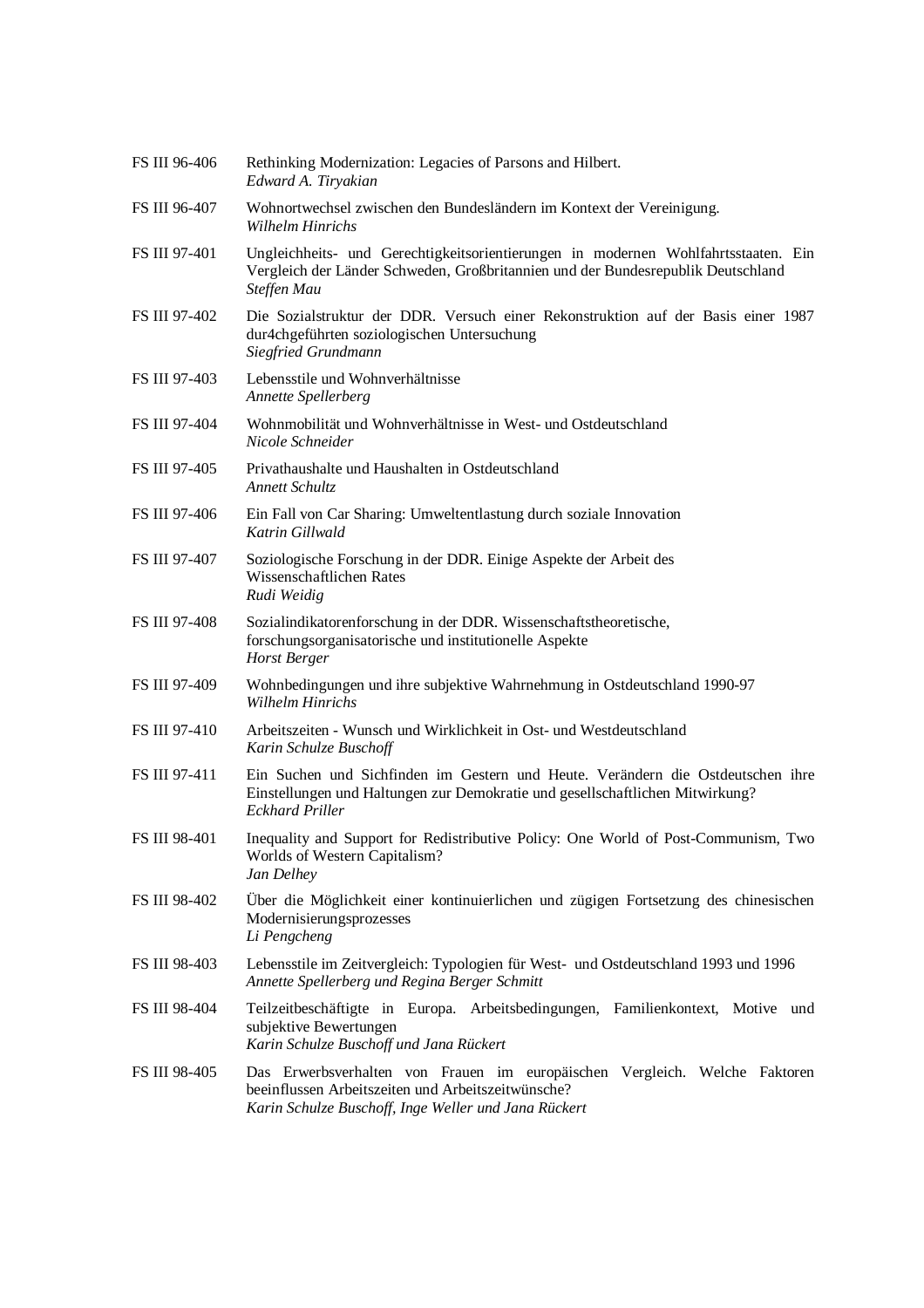| FS III 98-406        | Rette sich, wer kann? Die Krise der gesetzlichen Rentenversicherung und die<br>Privatisierung der Altersvorsorge<br>Thomas Bulmahn                                                          |
|----------------------|---------------------------------------------------------------------------------------------------------------------------------------------------------------------------------------------|
| FS III 98-407        | Taking Stock: German Unification as Reflected in the Social Sciences<br>Thomas Bulmahn                                                                                                      |
| FS III 99-401        | Wohnsuburbanisierung am Beispiel Berlin. Ein Erklärungsrahmen<br>Wilhelm Hinrichs                                                                                                           |
| FS III 99-402        | Income Dynamics in Three Societies. An investigation of social dynamics using "old" and<br>"new" types of social indicators<br>Zsolt Spéder, Roland Habich                                  |
| FS III 99-403        | Inequality and Attitudes. Postcommunism, Western Capitalism and Beyond<br>Jan Delhey                                                                                                        |
| FS III 99-404        | Social Reporting in the 1970s and 1990s<br>Wolfgang Zapf                                                                                                                                    |
| FS III 99-405        | New Structures of Inequality. Some Trends of Social Change in Modernized Societies<br>Heinz-Herbert Noll                                                                                    |
| FS III 99-406        | Teilzeitarbeit in Schweden, Großbritannien und Deutschland. Individuelle Dynamik und<br>Haushaltskontext im Ländervergleich<br>Karin Schulze Buschoff unter Mitarbeit von Jana Rückert-John |
| FS III 99-407        | Komparative und nicht-komperative Ansätze zur Analyse der Europäisierung der<br>Sozialstrukturen<br><b>Bernhard Schäfers</b>                                                                |
| <b>FS III 99-408</b> | Lebensstandard und Armut im vereinten Deutschland<br>Petra Böhnke, Jan Delhey                                                                                                               |
| FS III 99-409        | Entwicklung der Wohnverhältnisse in Ost- und Westdeutschland<br><b>Wilhelm Hinrichs</b>                                                                                                     |
| FS III 99-410        | Demokratieentwicklung und Mitwirkung in Ostdeutschland<br><b>Eckhard Priller</b>                                                                                                            |
| FS III 99-411        | Attribute einer lebenswerten Gesellschaft: Freiheit, Wohlstand, Sicherheit und<br>Gerechtigkeit<br>Thomas Bulmahn                                                                           |
| FS III 99-412        | Über die materielle zur inneren Einheit? Wohlstandslagen und subjektives Wohlbefinden<br>in Ost- und Westdeutschland<br>Jan Delhey, Petra Böhnke                                            |
| FS III 99-413        | Poverty in a Multidimensional Perspective. Great Britain and Germany in Comparison<br>Petra Böhnke, Jan Delhey                                                                              |
| FS III 00-402        | Modernity and Happiness. The Case of Germany<br>Thomas Bulmahn                                                                                                                              |
| FS III 00-403        | Understanding Regime Support in New Democracies. Does Politics Really Matter More<br>Than Economics<br>Jan Delhey, Verena Tobsch                                                            |

| Bitte die nächste Seite beachten! |
|-----------------------------------|
| See the following page, please!   |